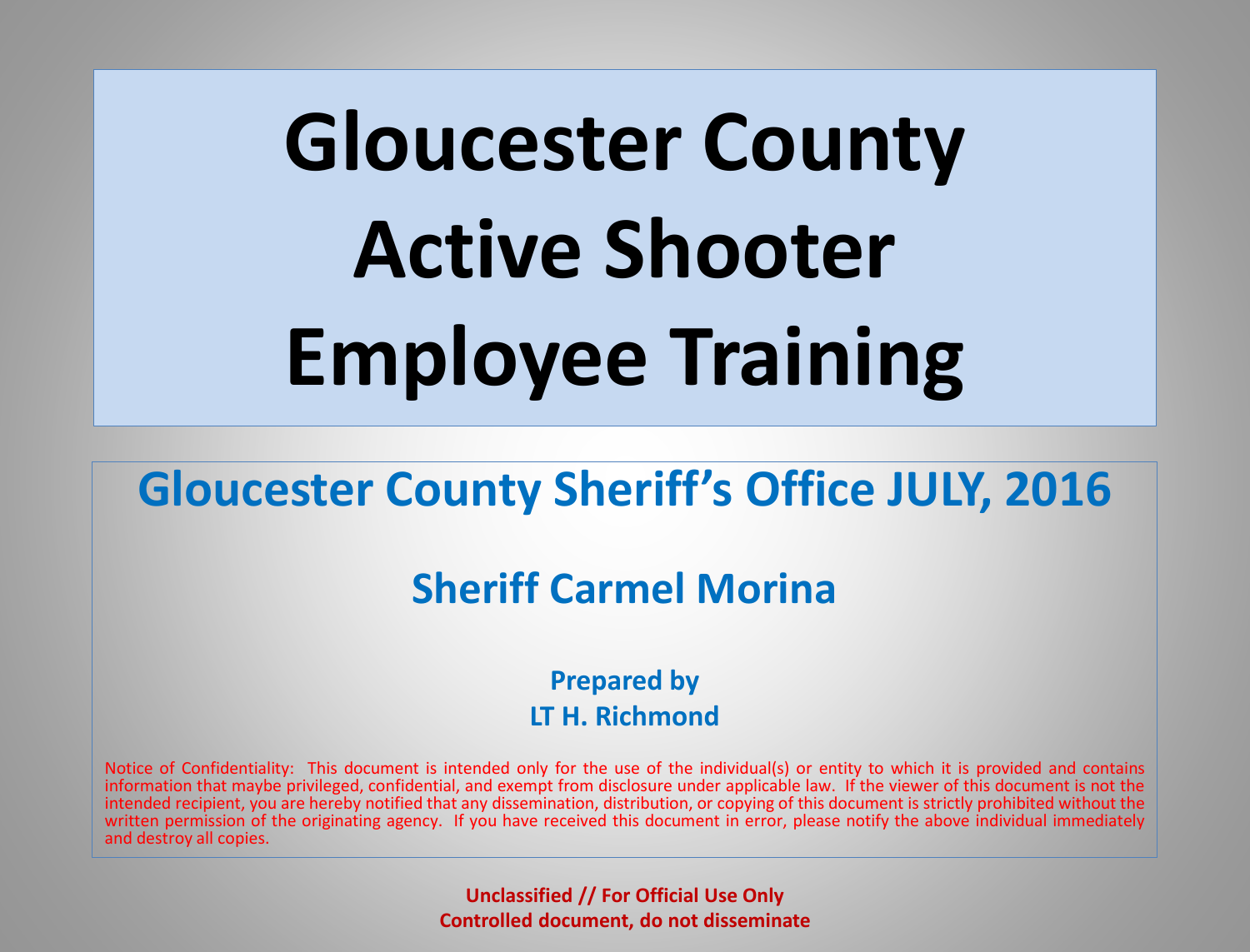## Agenda

- Purpose for training.
- Defining an active shooter / threat.
- Statistics (Case studies)
- Preparing for a threat.
- What to expect in an AS/AT event?
- What to do in an AS/AT Situation?
- LEO response.
- AS Video (LACSD)
- Questions.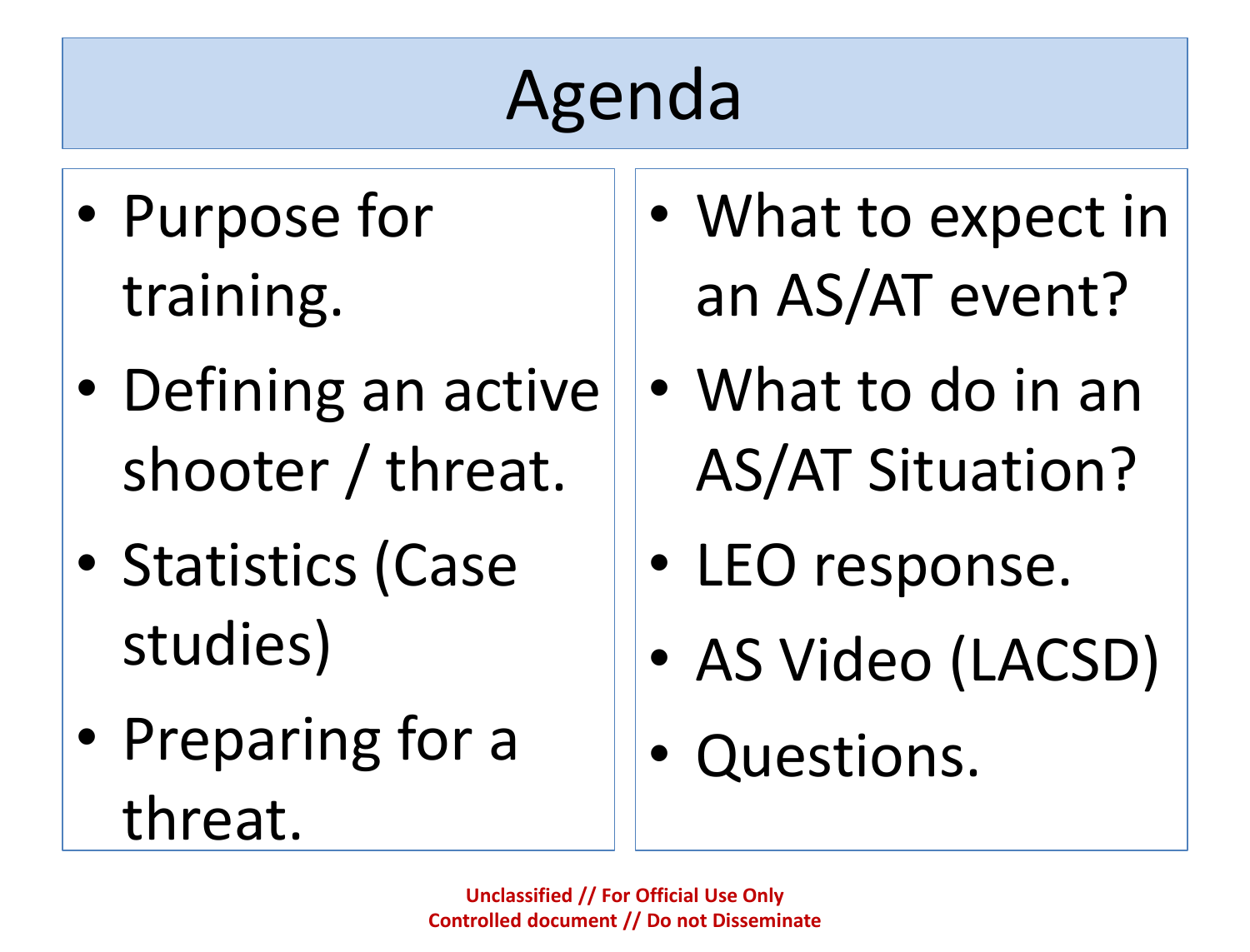### PURPOSE

The purpose of this training is to familiarize the recipient(s) with basic information on Active Shooter / Active Threat (AS/AT) risks and current best practices for responding to and surviving an event.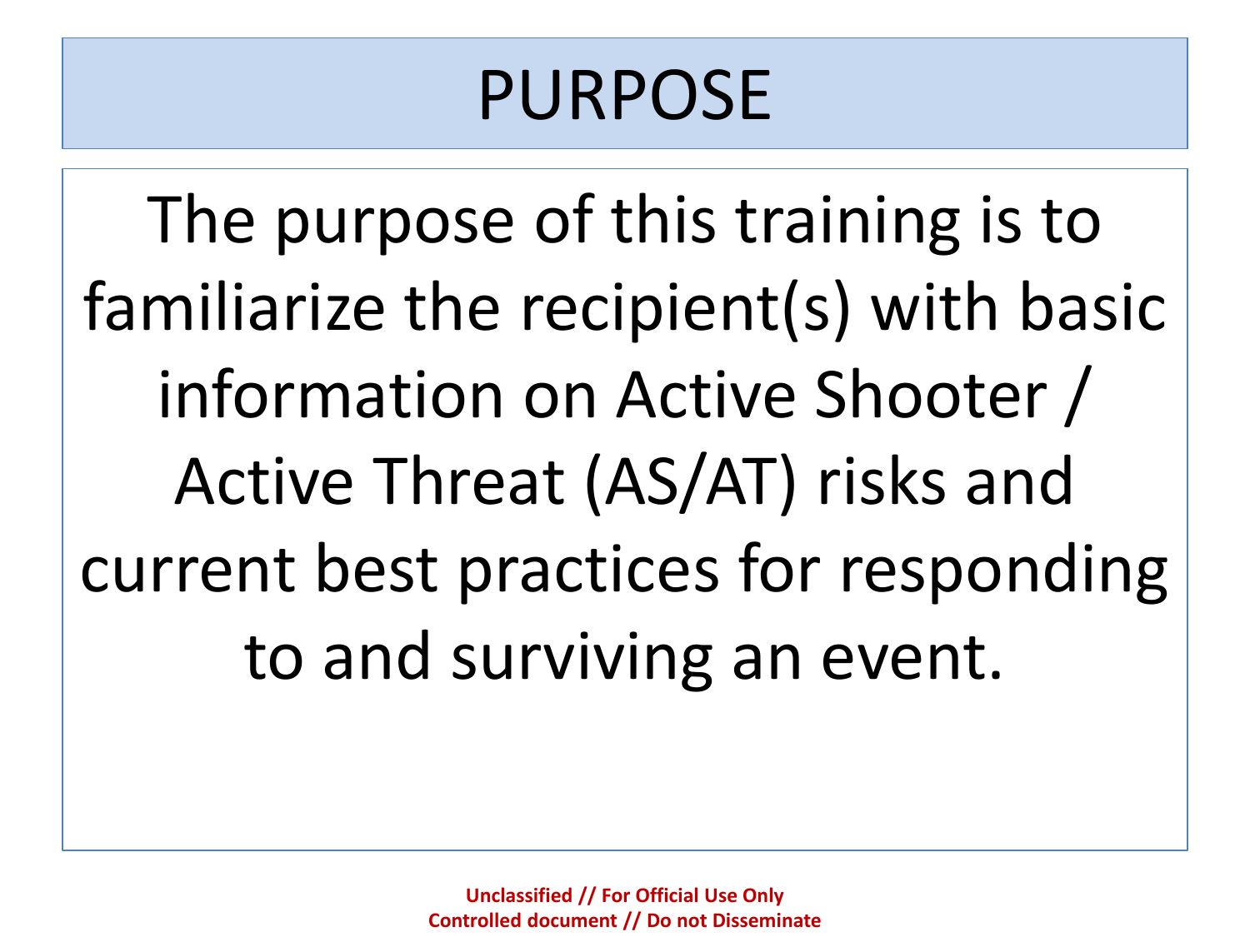## Defining and Active Shooter or Active Threat (AS/AT)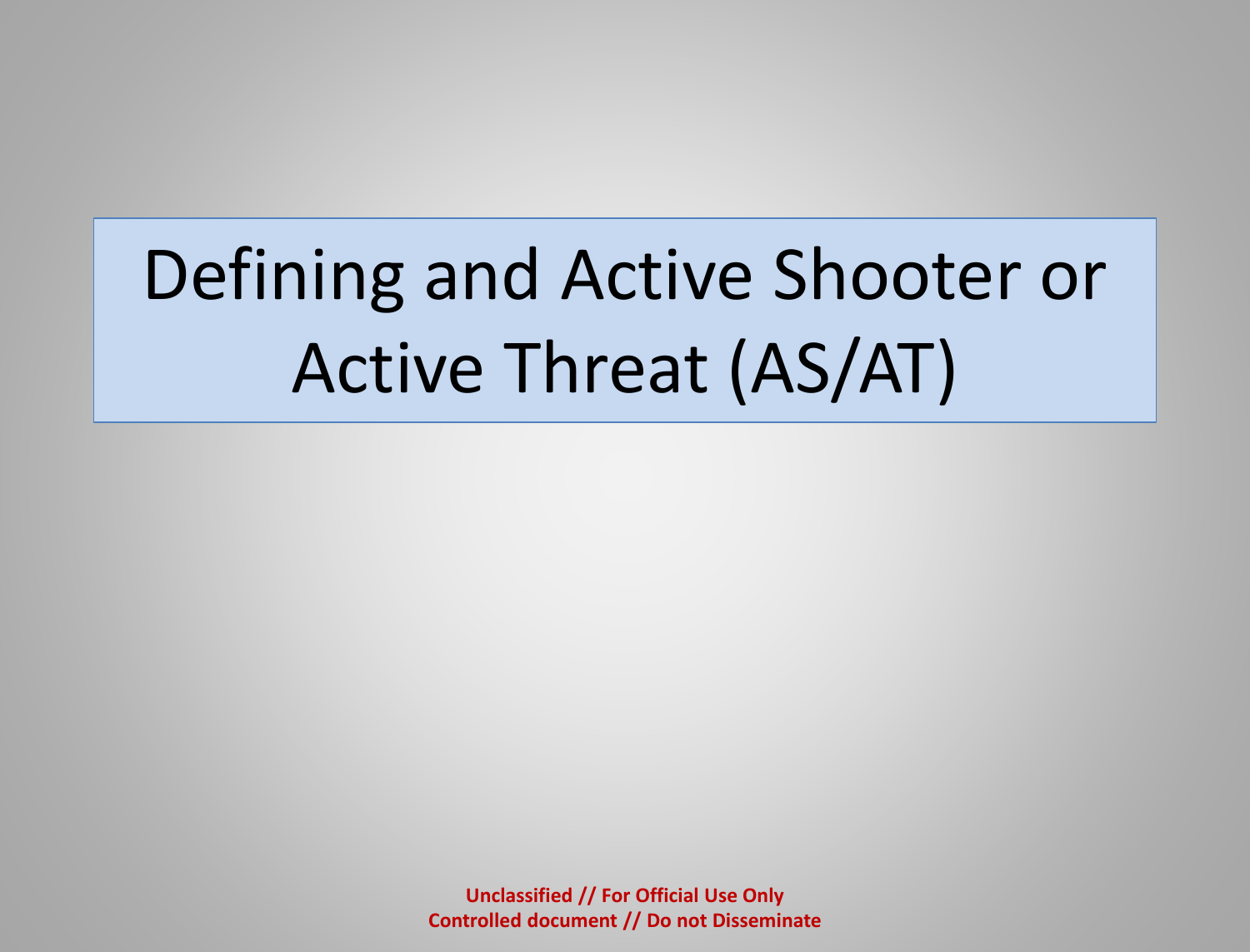### What is an Active Shooter / Active Threat

# **A person or persons killing or attempting to kill people in a confined populated area.**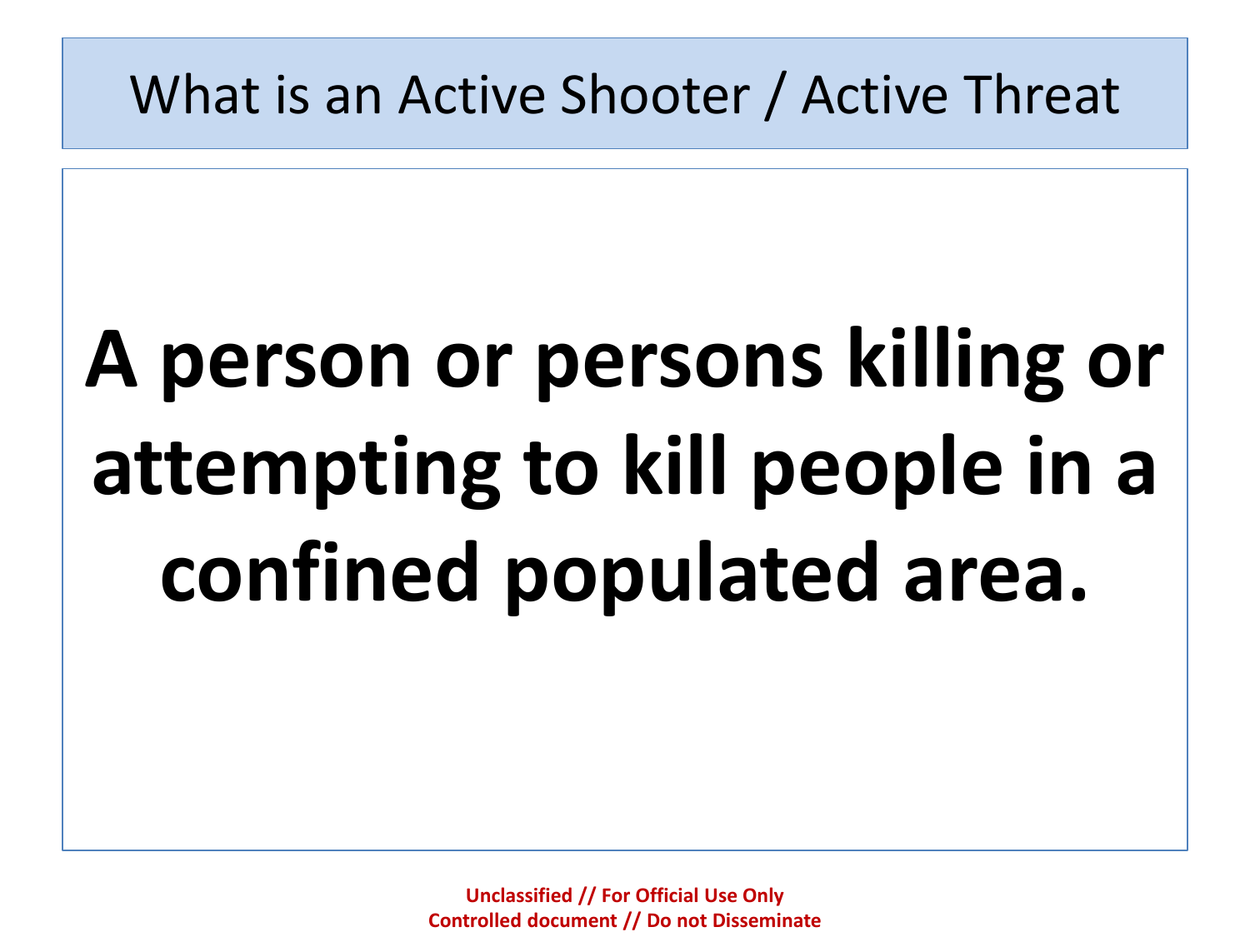## Identifying the threat

**Q1:** What does an active shooter look like?

**Q2:** What are their characteristics?

### **Q3:** Can we identify an active shooter based on appearance?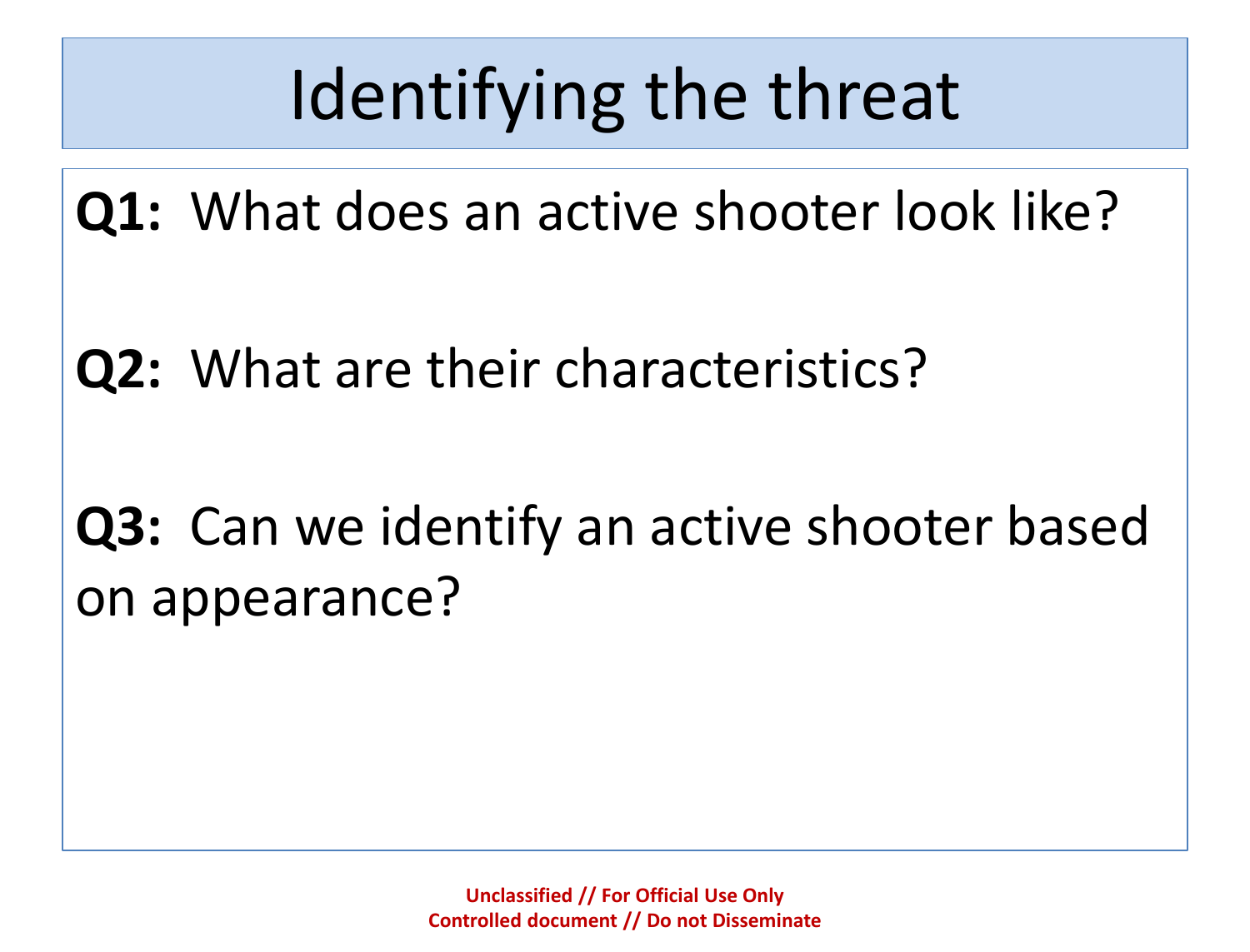### Active Shooters

**Eric Harris & Dylan Klebold : Columbine HS, Littleton, CO**

**Seung Hui Cho, Virginia Tec** 

**Charles Carl Roberts, Amish School House, West Nickel Mines, PA**





**Ivan Lopez & Nadal Malik Hasan, Fort Hood**

**Adam Lanza, Sandy Hook Elementary, Newtown , CT**



**James Holmes, Aurora, CO**

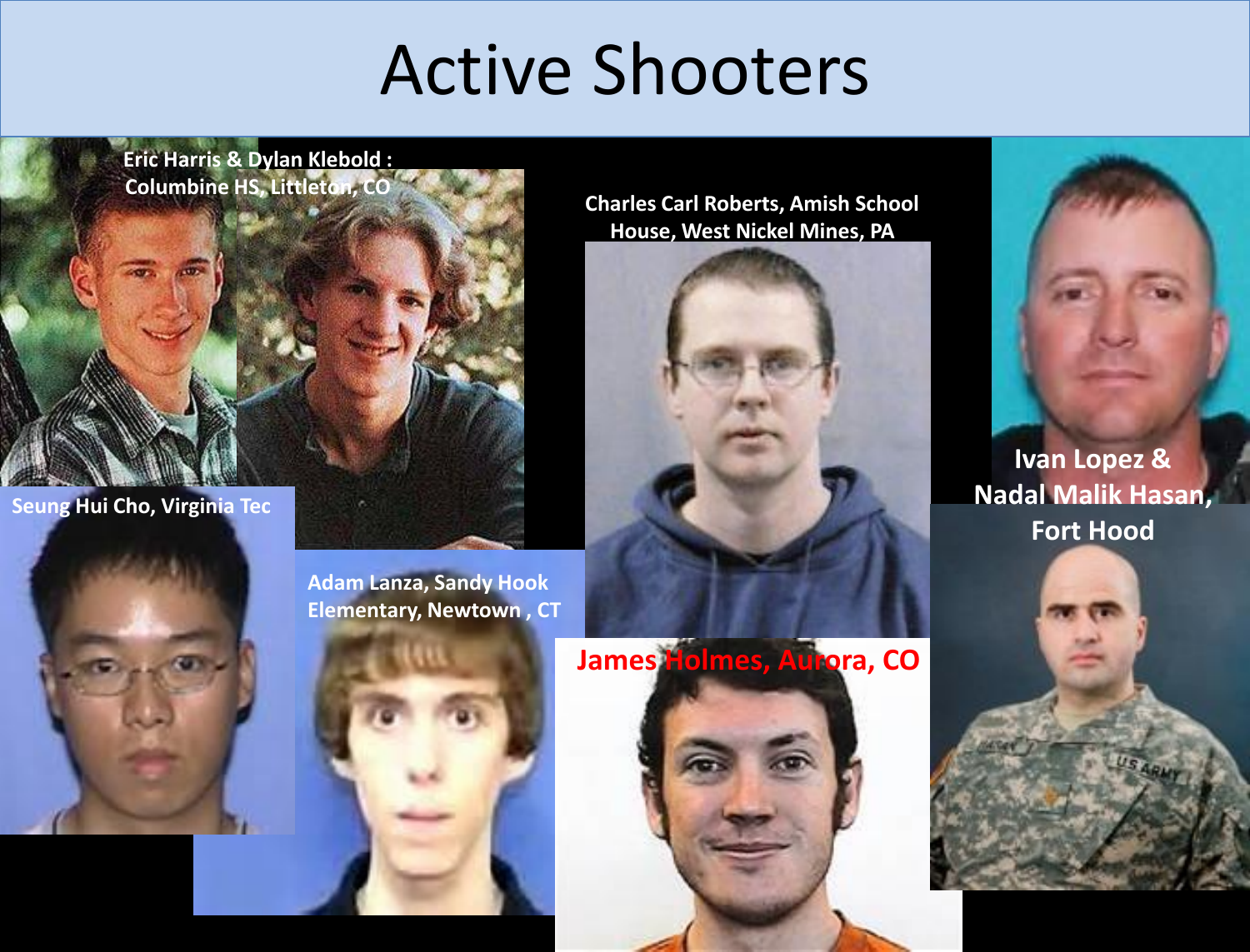## Threat Analysis

### **POTENTIAL ACTORS (AS/AT)**

- **Disgruntled Person(s): Angry** or dissatisfied persons represent the most likely threat. *Limited knowledge of facility or operations.*
- **Employee(s):** Less likely but more dangerous. *Have significant knowledge of facility and all operations.*
- **Terrorist(s):** Domestic or foreign single actors or groups most dangerous threat (Unlikely). *Usually well trained and prepared.*

### **LIKELY TARGETS (Victims)**

- **General:** Actor is determined to take vengeance on the government office or system making a public statement. Targeting is generally all inclusive.
- **Staff:** As primary litigant contacts, staff members can be the focal point of anger. Internal staff issues also represent a source for targeting.
- **Other customers:** The actor may be targeting other customers with whom they have common business with the department.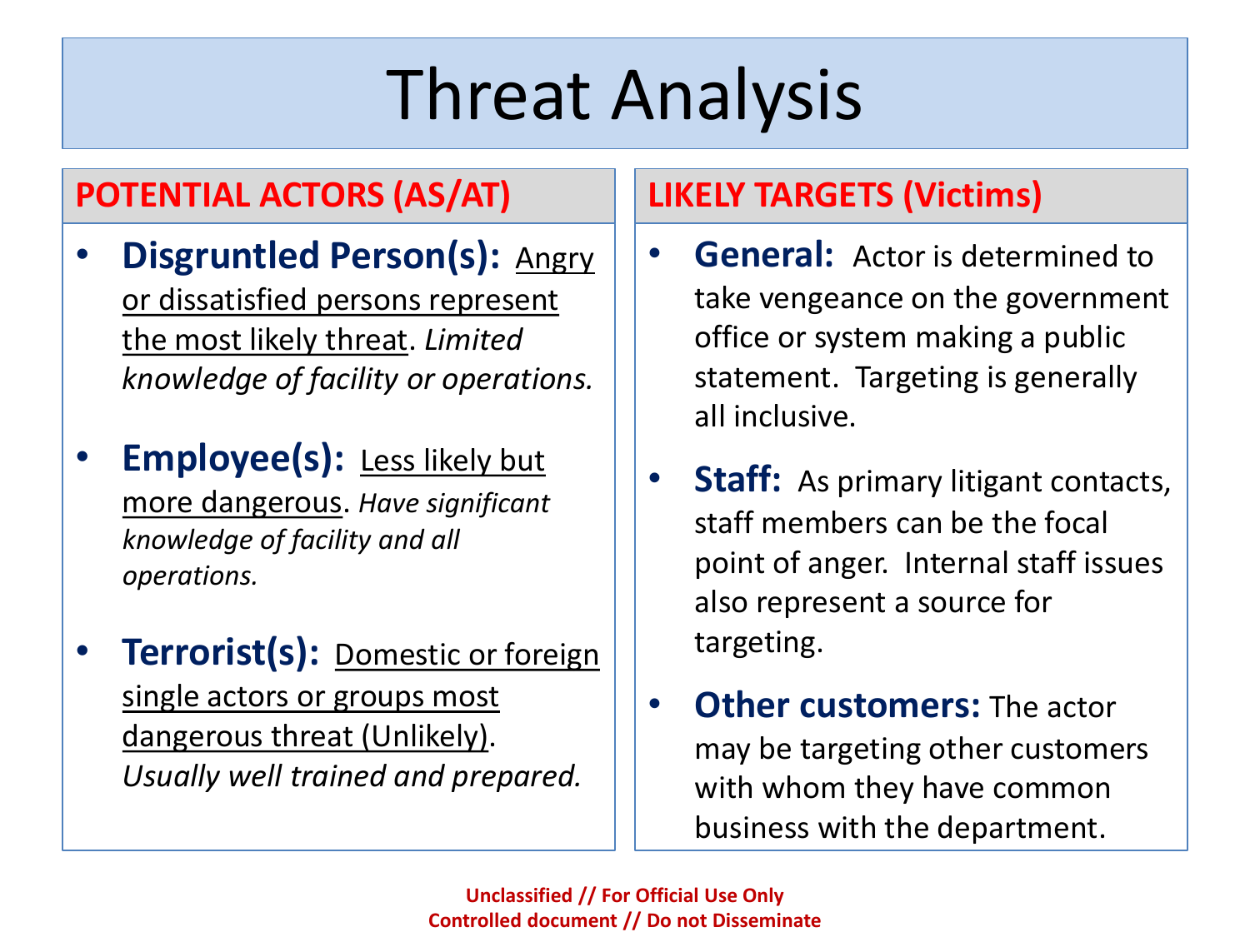### Threat Analysis

Generally speaking:

- Active shooters know they have limited time to achieve their goals. They will seek easy targets of opportunity.
- If you are harder to see and/or harder to hit you will be safer.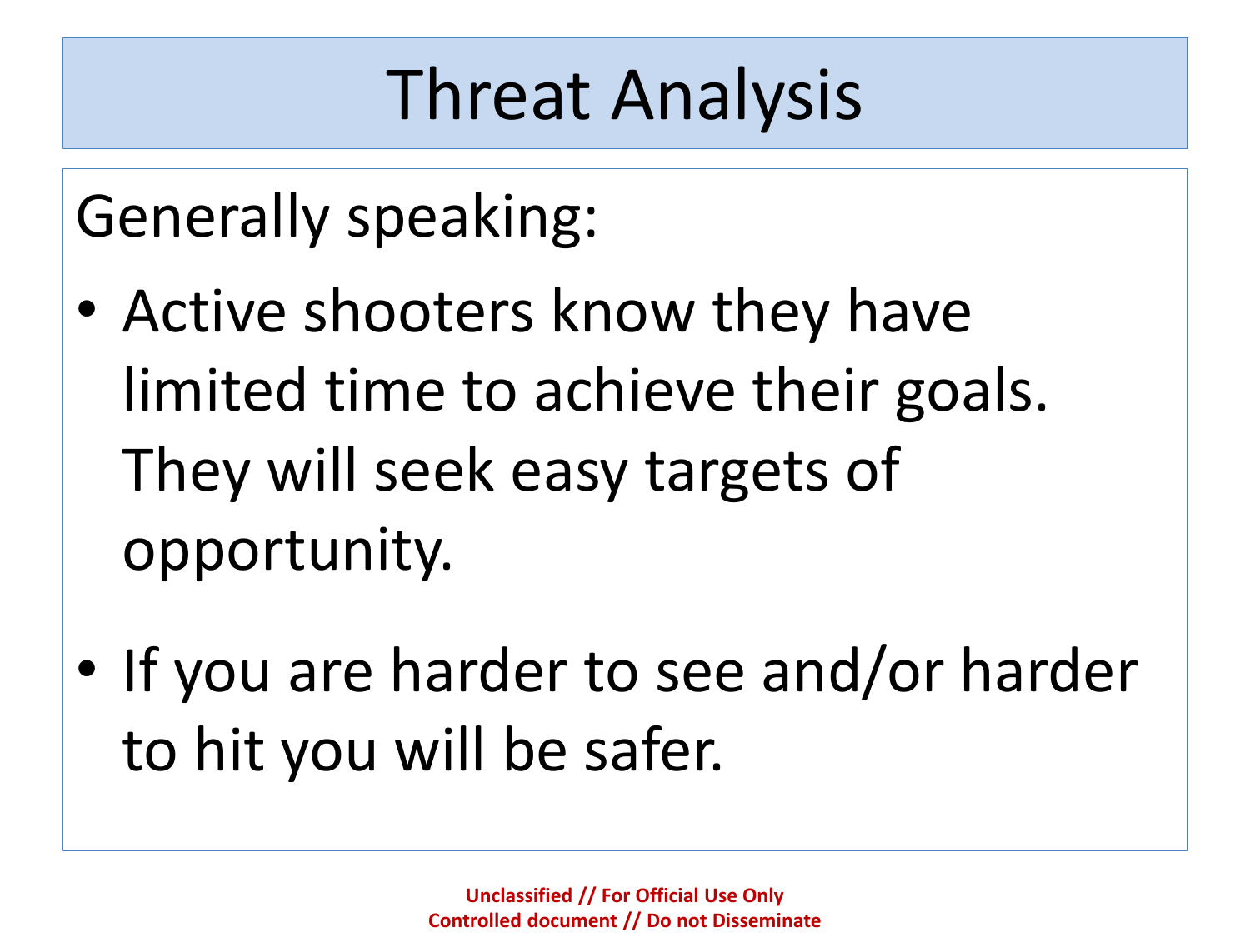Statistics: History and analysis of Active Shooter Events (2000-2013)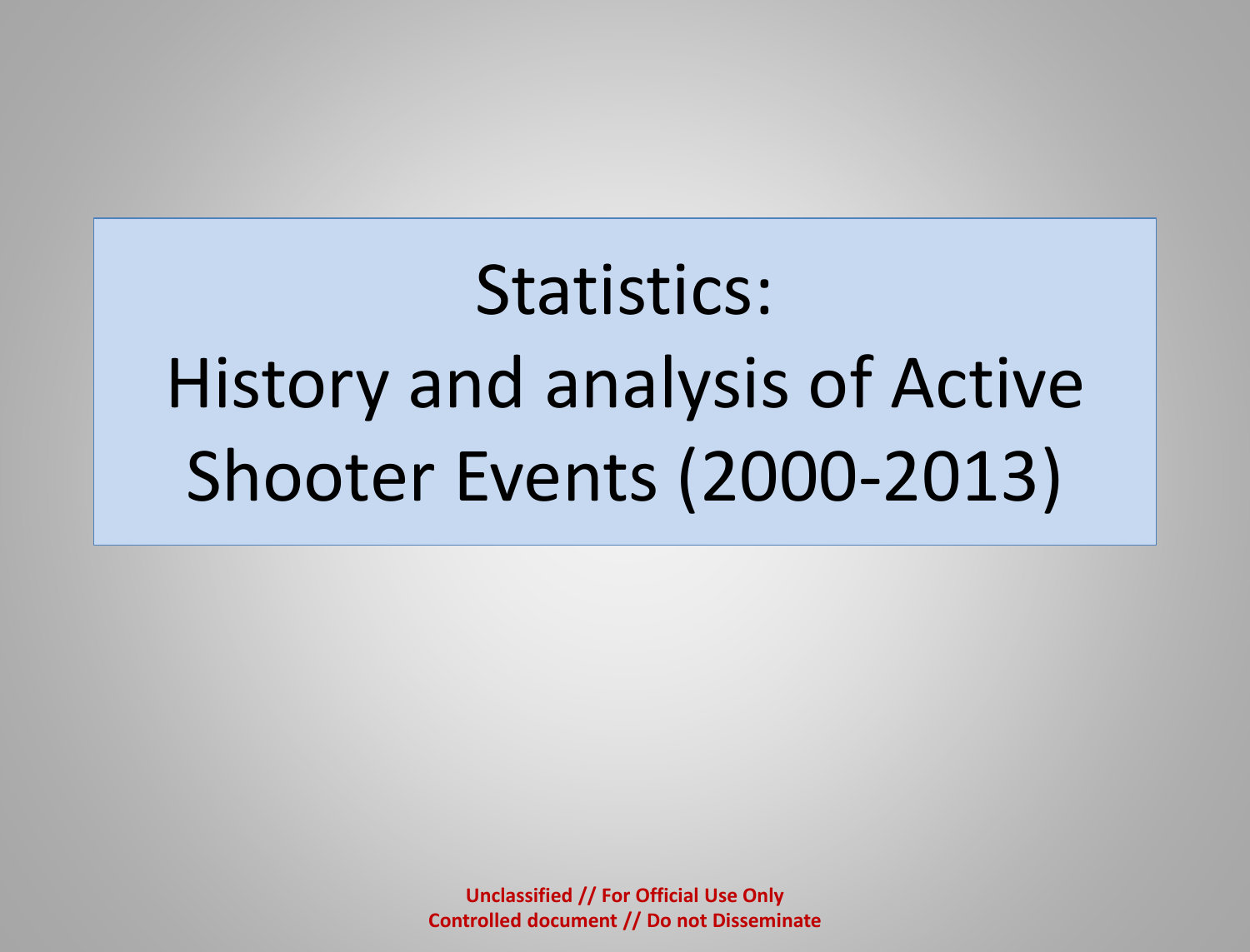### Active Shooter Events 2000-2013

### Snapshot

The following characteristics of the 160 active shooter incidents identified between 2000 and 2013 are noted:



**Unclassified // For Official Use Only Controlled document // Do not Disseminate** US Department of Justice, Federal Bureau of investigation "A Study of Active Shooter Incidents in the United States between 2000 and 2013" September 16, 2013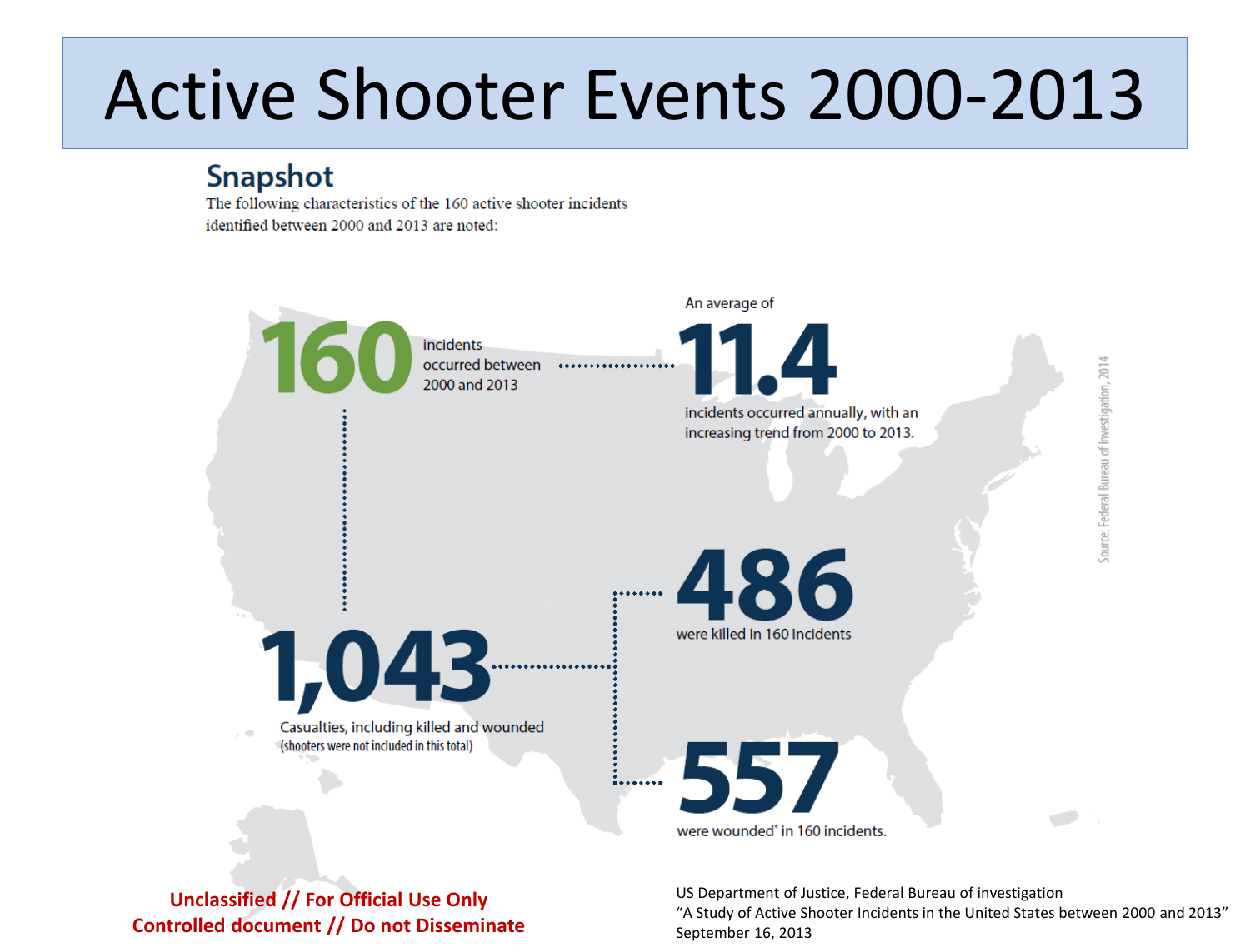### Incidents Annually (2000-2013)

A Study of 160 Active Shooter Incidents in the United States Between 2000 - 2013: **Incidents Annually** 



In 6 incidents (and, in addition, at least 4 schools), officers were on the scene when the shooting began. 17

**Unclassified // For Official Use Only Controlled document // Do not Disseminate** US Department of Justice, Federal Bureau of investigation

"A Study of Active Shooter Incidents in the United States between 2000 and 2013" September 16, 2013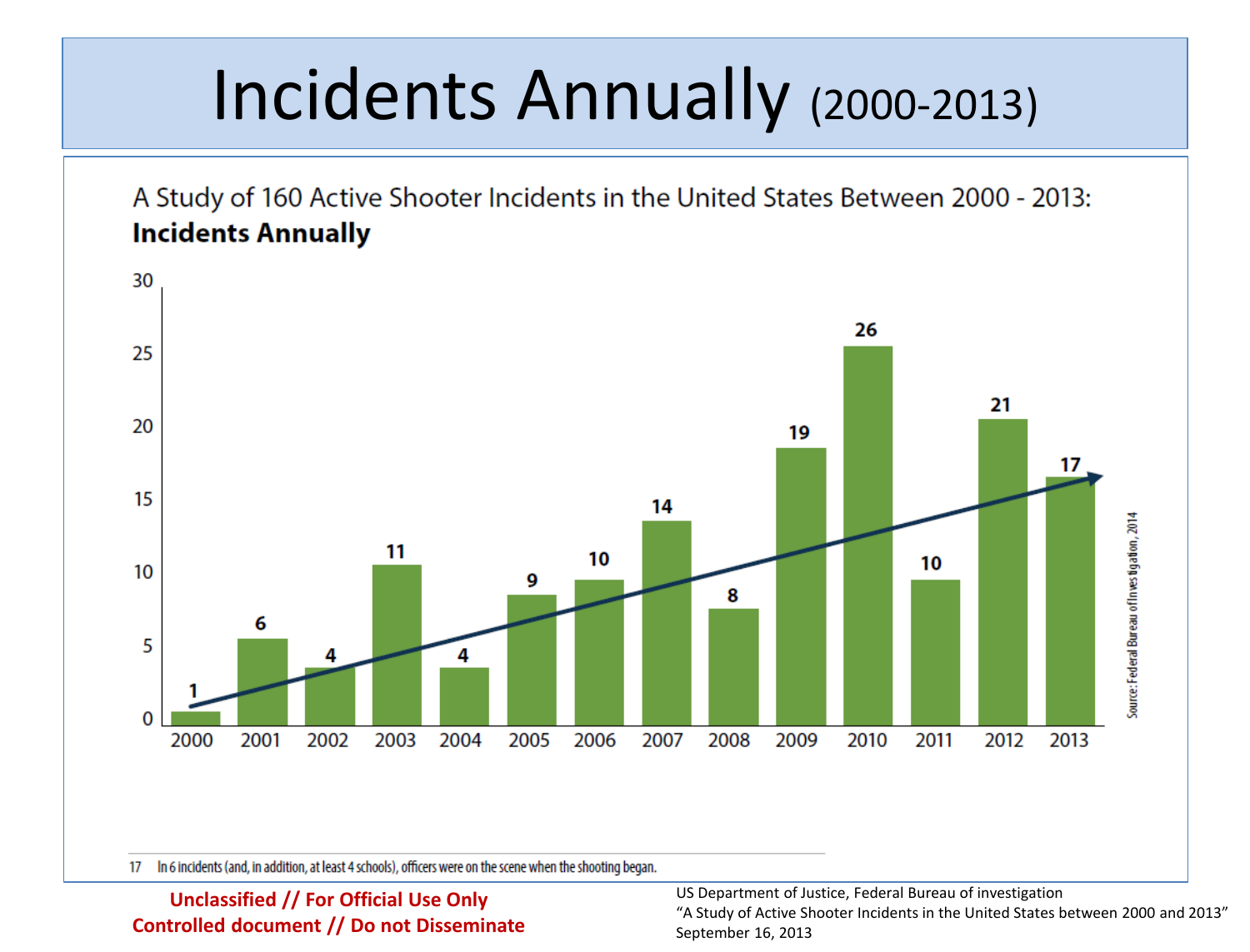### Annual Casualties (2000-2013)



18 According to the 2007 National Crime Victimization Survey, 53.4% of the time, law enforcement was able to respond to a reported violent crime in less than 10 minutes. Bureau of Justice, National Crime Victimization Survey, Criminal Victimization in the United States, 2007 Statistical Tables, February 2010.

19 Investigative Assistance for Violent Crimes Act of 2012, 28 USC 530C(b)(1)(M)(i).

#### **Unclassified // For Official Use Only Controlled document // Do not Disseminate**

US Department of Justice, Federal Bureau of investigation

"A Study of Active Shooter Incidents in the United States between 2000 and 2013" September 16, 2013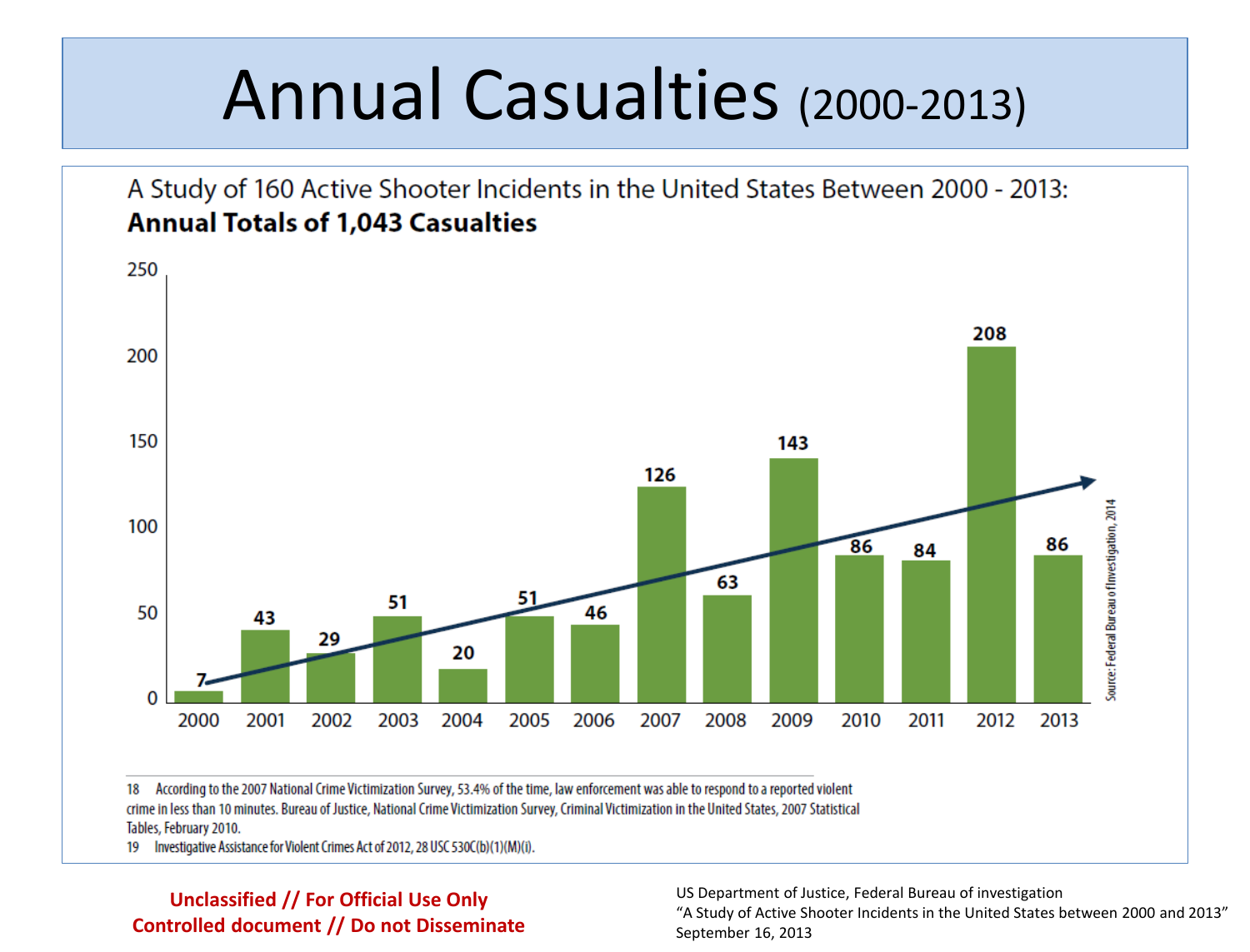### Incident Locations

A Study of 160 Active Shooter Incidents in the United States Between 2000 - 2013: **Location Categories EDUCATION** -Schools (Pre-K to 12), **EDUCATION,**  $16.9\% (27)$ 24.4% (39) **COMMERCE** Institution **Businesses. Education, 7.5% (12)** -Malls. Open to pedestrian traffic, **COMMERCE,**  $3.8\%$  (6) 27.5% (44) 45.6% (73) **GOVERNMENT GOVERNMENT,** - Other Government **Businesses,** 10.0% (16) Properties, 6.9% (11) Closed to pedestrian traffic, Source: Federal Bureau of Investigation, 2014  $14.4\%(23)$ Military,  $3.1\% (5)$ **OPEN SPACE, 9.4% (15) -HEALTH CARE FACILITIES, 2.5% (4) RESIDENCES, 4.4% (7)** HOUSES OF WORSHIP, 3.8% (6)

#### **Unclassified // For Official Use Only Controlled document // Do not Disseminate**

US Department of Justice, Federal Bureau of investigation "A Study of Active Shooter Incidents in the United States between 2000 and 2013" September 16, 2013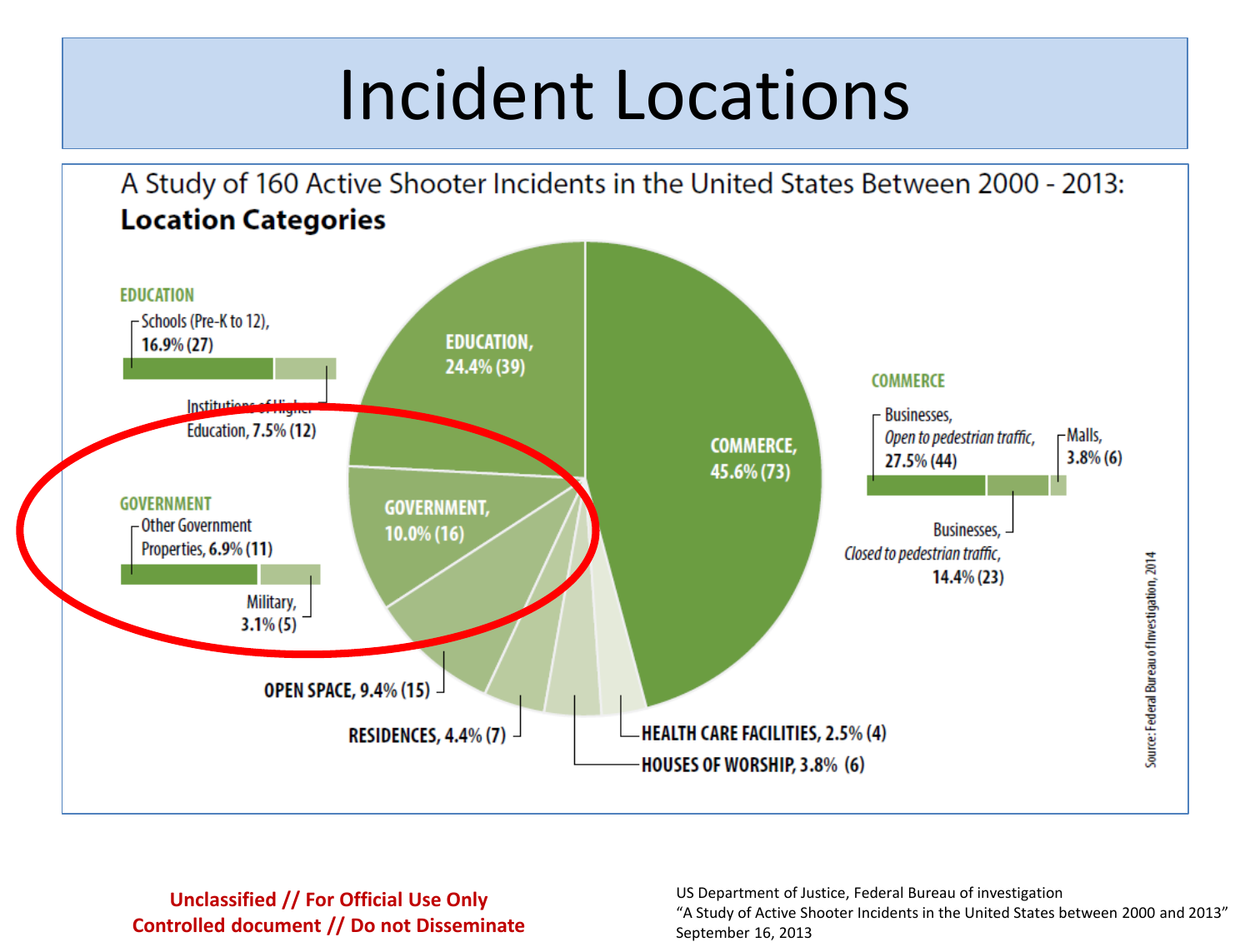### Relevant Case Studies

### **Lloyd D. George Federal Courthouse**

- January 4, 2010, Las Vegas, NV
- Johnny Lee Wicks (66) opens fire with shotgun in lobby. 1 killed, 1 injured.
- Shot and killed by Police as he attempted to flee.
- WHY was he there?
- Filed lawsuit against Social Security over reduction of benefits.

### **Wilmington Courthouse, DE**

- February 11, 2013
- Thomas Matusiewicz opens fire in lobby of courthouse killing former daughter-in-law and her neighbor.
- Also wounds 1 Capitol Police Officer and a Court attendant.
- Dies of wounds sustained during gunfight with Capitol Police.
- WHY was he there?
- Was in court with son for child custody case.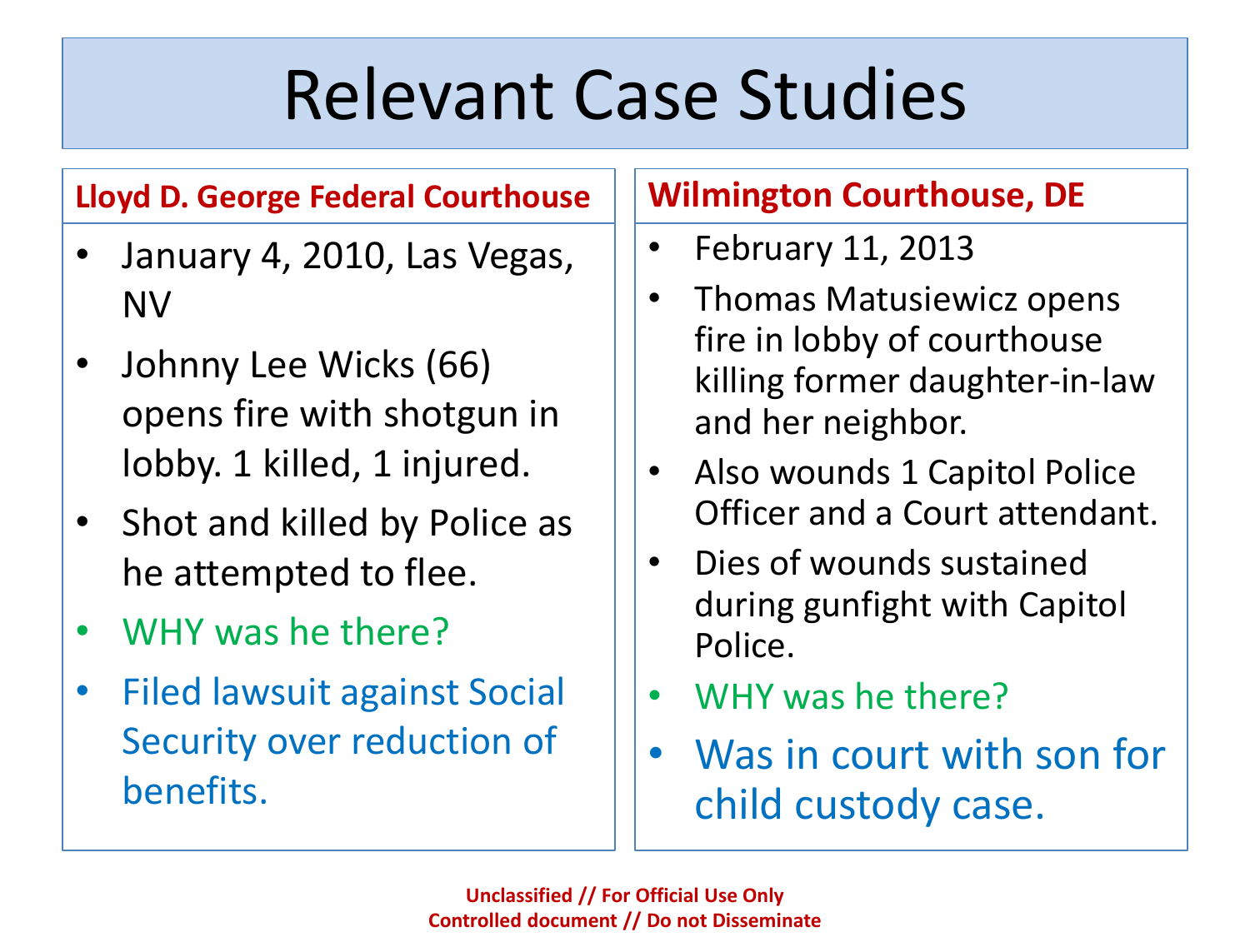## Preparing for an AS/AT event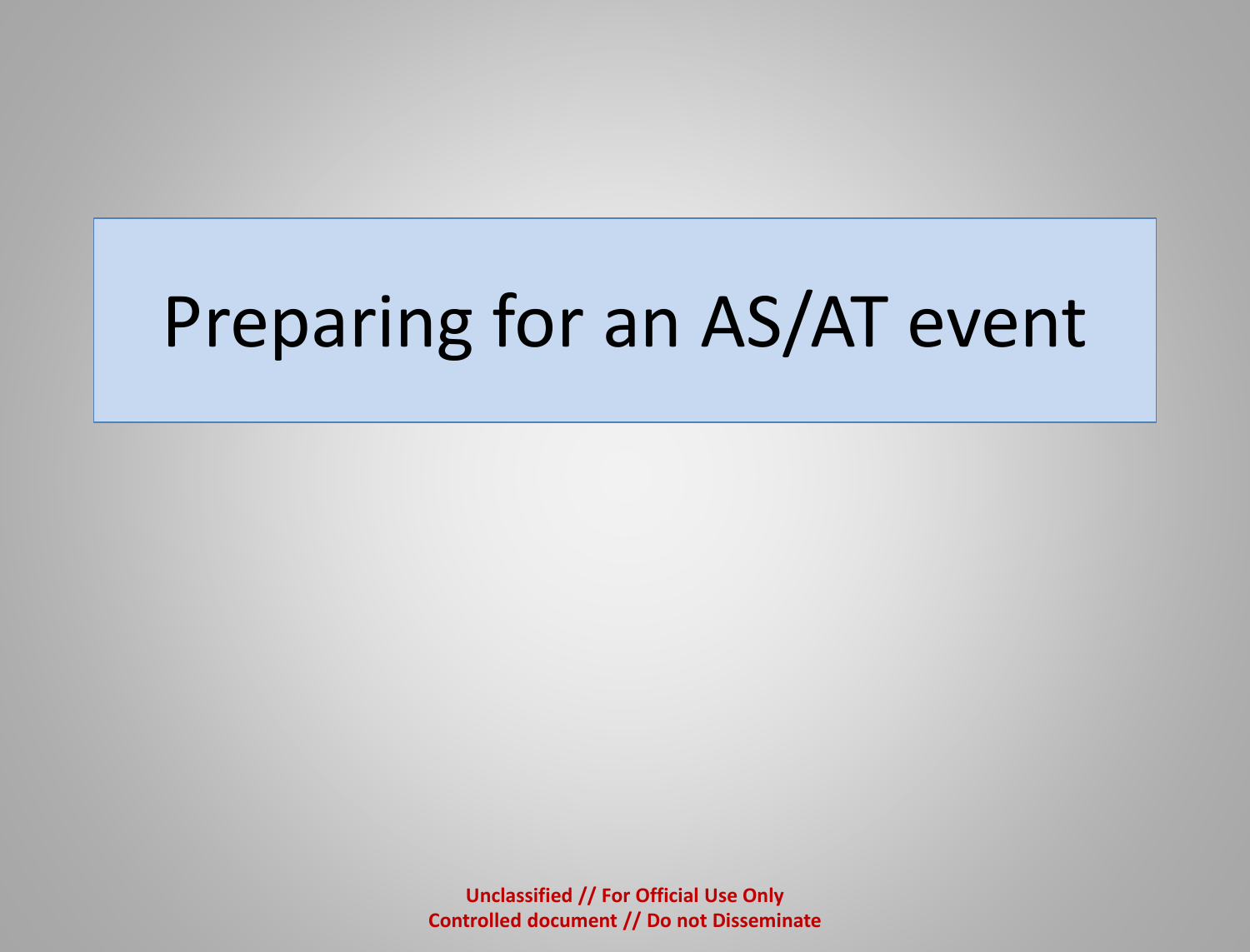## What can you do to prepare?

- Site analysis.
- Threat analysis (preliminary and ongoing).
- Notification plan.
- Evacuation routes and rally points.
- Pre-identified shelter locations.
- Emergency AS/AT bags.
- Training.
- Emergency quick reference cards.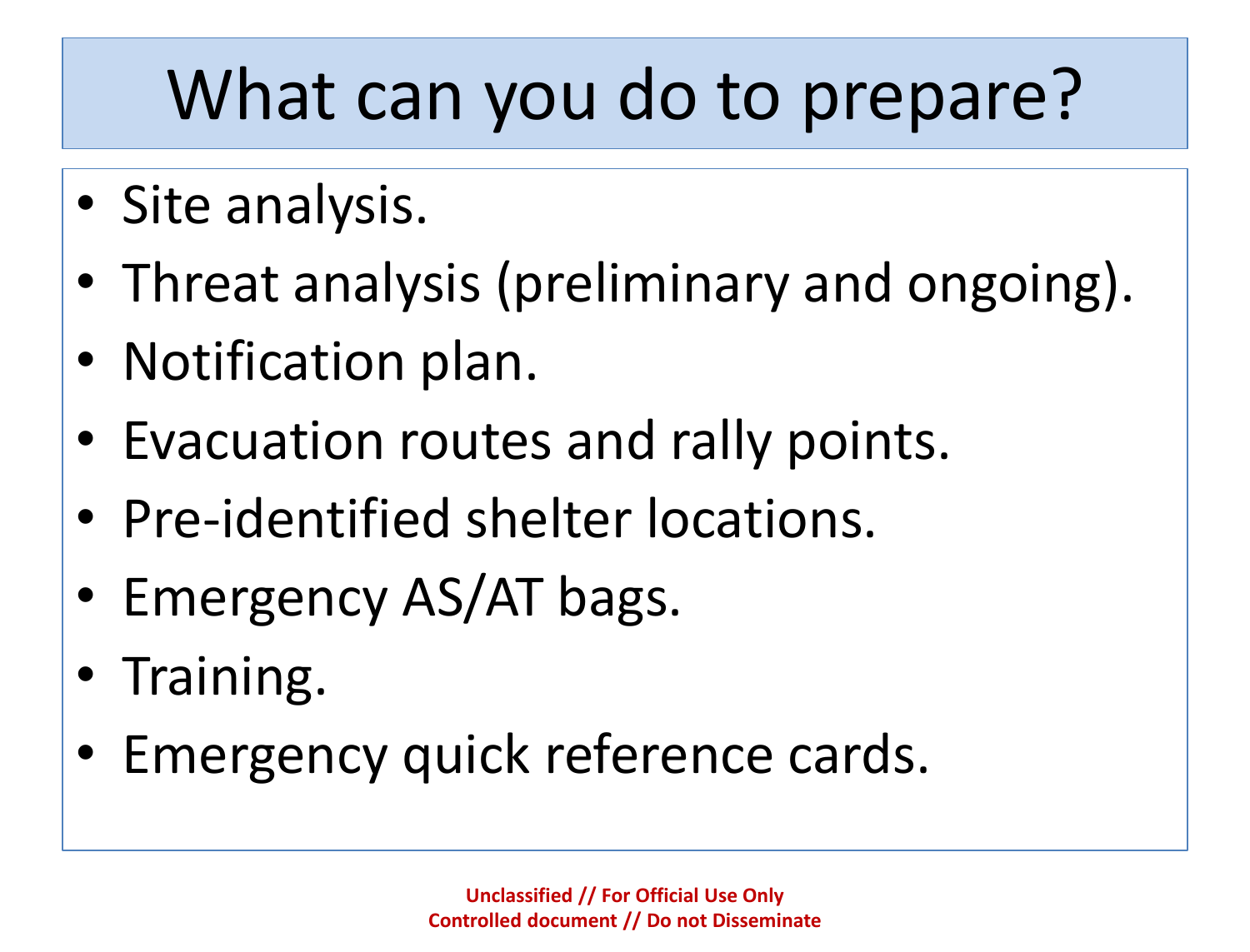#### OFFICE OF THE SHERIFF **GLOUCESTER COUNTY**



#### **EMERGENCY PROCEDURES QUICK REFERENCE CARD**

#### **EMERGENCY:**

#### **DIAL 911**

#### If you....

#### See a MEDICAL EMERGENCY,

- . Call 911, (Dispatch will notify local PD and Sheriff).
- . Assure the person help is on the way.
- . Do not attempt to move unless necessary for safety.
- . If trained, provide first aid.

#### **See FIRE or SMOKE,**

- Activate nearest fire pull station.
- . If possible, call 911 and provide information.

#### . Follow building evacuation guidelines. **Observe a POWER OUTAGE**

- . Notify supervisor.
- . Turn off electrical equipment and move to lighted area

#### . If people are trapped in elevator, call 911.

#### Observe a GAS LEAK or CHEMICAL HAZARD,

- . Call 911, do not pull fire pull station alarm.
- . Do not touch electrical switches or equipment.
- . Limit exposure/inhalation of fumes.
- . Do not touch substances, Alert others.
- · Follow evacuation instructions.
- . If exposed, immediately flush area with water and wash with soap. Seek medical attention.

#### See a SUSPICIOUS PACKAGE or OBJECT,

- . Do not touch or disturb, move to a safe distance.
- · Call 911, provide information.
- . Keep others away and evacuate.

#### **Witness a SUSPICIOUS PERSON or CRIME,**

- Call 911 provide specific information.
- . Do not approach or interact with suspect.

#### . Take only actions necessary for self-defense. **Encounter a victim of SEXUAL ASSAULT,**

- . Get victim to a safe place, call 911.
- . Reassure victim; do not allow to eat, drink, wash or change clothes before emergency personnel arrive.

#### **Encounter a PERSON IN EMOTIONAL CRISIS,**

- . Call 911, provide information, and try to calm person.
- . Do not put yourself or others in harm's way.

#### **Encounter an ACTIVE SHOOTER,**

- . Get to safe location, call 911.
- . Follow Active Shooter response plan.

#### **Receive a BOMB THREAT,**

- . If contacted, complete bomb threat card (see back).
- Call 911, provide information.
- . Do not activate fire alarm system, turn off cell phones
- . Advise others and follow evacuation plan.

Non-Emergency:

#### Sheriff's Office 384-4600

#### In the event of.....

#### **GENERAL BUILDING OF FIRE EVACUATION,**

- · Follow specified instructions.
- . If readily available, collect personal items.
- . Evacuate by safest route, do not use elevators.
- . Move to designated employee rally point, follow reporting plan for accountability.
- . Do not remain in building unless directed to do so
- . Do not go back for personal items or re-enter building once vacated.
- . If unable to evacuate, move to designated safe. area or as far away from threat as possible, call 911 and advise of location.

#### **SEVERE WEATHER ALERT,**

- · Follow specified instruction. . Move away from windows, close doors.
- Turn off electronic equipment and secure loose
- items.
- · For injuries or severe damage, call 911.

#### **ACTIVE SHOOTER,**

- If exposed to shooter, seek cover and/or concealment.
- Call 911, provide information on threats.
- Follow EOP; shelter in place OR attempt to evacuate.
- · IF SHELTERING-IN-PLACE; barricade in secure location, attempt to make your location look unoccupied, Turn off lights and silence cell phones.
- . Remain calm and await rescue, prepare to fight if necessary.
- IF EVACUATING; move away from the threat, use cover and concealment, get to safe location.

#### **BOMB THREAT,**

- Do not touch electronics or use phones/cell phones, leave everything as is.
- · Follow building evacuation guidelines.
- . Move to specified rally point, report to floor CPT for accountability.

#### **ESCAPED PRISONER,**

- . Building will go into lock-down.
- . Move to a secure location, shelter-in-place.
- Remain calm and await law enforcement personnel instructions.

#### OFFICE OF THE SHERIFF **GLOUCESTER COUNTY**



| <b>QUESTIONS TO ASK:</b>                                              |                 |                                |  |
|-----------------------------------------------------------------------|-----------------|--------------------------------|--|
| 1. When is bomb going to explode?                                     |                 |                                |  |
| 2. Where is it right now?                                             |                 |                                |  |
| 3. What does it look like?                                            |                 |                                |  |
| 4. What kind of bomb is it?                                           |                 |                                |  |
| 5. What will cause it to explode?                                     |                 |                                |  |
| 6. Did you place the bomb?                                            |                 |                                |  |
| 7. Why?                                                               |                 |                                |  |
| 8. What is your address?                                              |                 |                                |  |
| 9. What is your name?                                                 |                 |                                |  |
| <b>EXACT WORDING OF THE THREAT:</b><br>$\epsilon$                     |                 |                                |  |
|                                                                       |                 |                                |  |
|                                                                       |                 |                                |  |
|                                                                       |                 |                                |  |
| Sex of the caller $\blacktriangleright$                               |                 |                                |  |
| Race of the caller                                                    |                 |                                |  |
| Age of the caller $\blacktriangleright$                               |                 |                                |  |
| Length of call<br>▶                                                   |                 |                                |  |
| Number at which ▶<br>call is received                                 |                 |                                |  |
| <b>Time</b><br>▶                                                      |                 |                                |  |
| ь<br><b>Date</b>                                                      |                 |                                |  |
| <b>CALLER'S VOICE:</b>                                                |                 |                                |  |
| $\square$ Loud<br>$\Box$ Calm<br>$\square$ Nasal<br>□ Clearing throat |                 |                                |  |
| □ Laughter<br>□ Angry                                                 | $\Box$ Stutter  | Deep breathing                 |  |
| $\Box$ Excited<br>$\Box$ Crying                                       | $\Box$ Lisp     | □ Cracking voice               |  |
| $\square$ Slow<br>$\square$ Normal                                    | □ Raspy         | □ Disguise                     |  |
| $\Box$ Distinct<br>$\Box$ Rapid                                       | $\square$ Deep  | $\Box$ Accent                  |  |
| $\square$ Soft<br>$\square$ Slurred                                   | $\Box$ Ragged   | □ Whispered                    |  |
| □ Familiar - Who did it sound like?                                   | ▶               |                                |  |
| <b>BACKGROUND SOUNDS:</b>                                             |                 |                                |  |
| □ Street noises<br>□ Crockery                                         | □ Animal noises | □ Factory machinery            |  |
| □ PA System<br>□ Voices                                               | $\Box$ Clear    | $\Box$ Static                  |  |
| $\Box$ House noises<br>$\square$ Music                                | $\Box$ Local    | □ Long distance                |  |
| $\square$ Motor<br>□ Office machinery                                 | $\Box$ Booth    | □ Disguise                     |  |
| $\Box$ Other $\blacktriangleright$                                    |                 |                                |  |
| <b>THREAT LANGUAGE</b>                                                |                 |                                |  |
| $\Box$ Incoherent<br>□ Well spoken (educated)                         |                 |                                |  |
| $\square$ Foul                                                        |                 | □ Taped                        |  |
| $\Box$ Irrational                                                     |                 | □ Message read by threat maker |  |
| <b>REMARKS:</b>                                                       |                 |                                |  |
|                                                                       |                 |                                |  |
| <b>REPORT CALL IMMEDIATELY TO YOUR BUILDING ADMINISTRATOR AS</b>      |                 |                                |  |
| Your Name ><br>Position $\blacktriangleright$                         |                 |                                |  |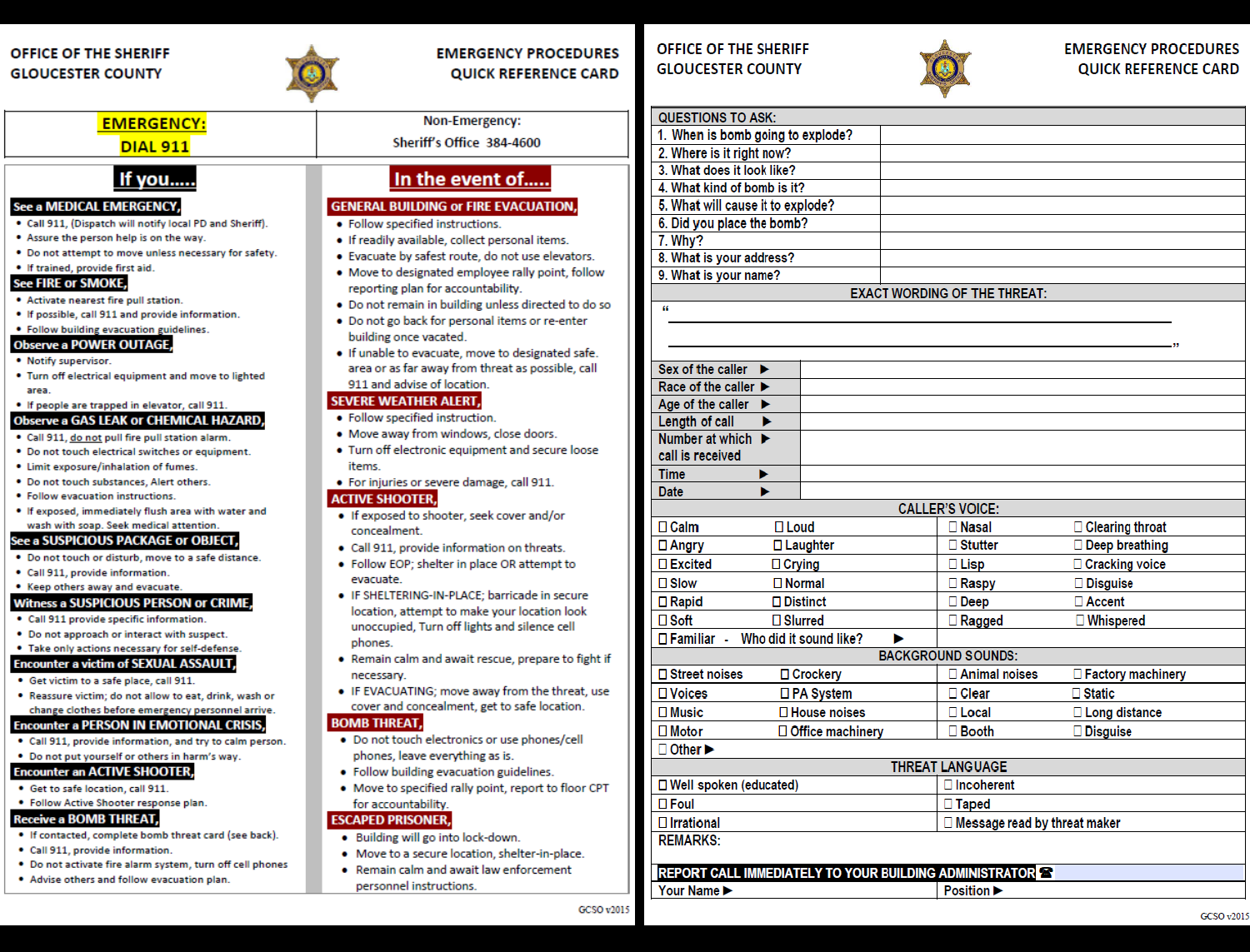## What will happen in an Active Shooter Situation?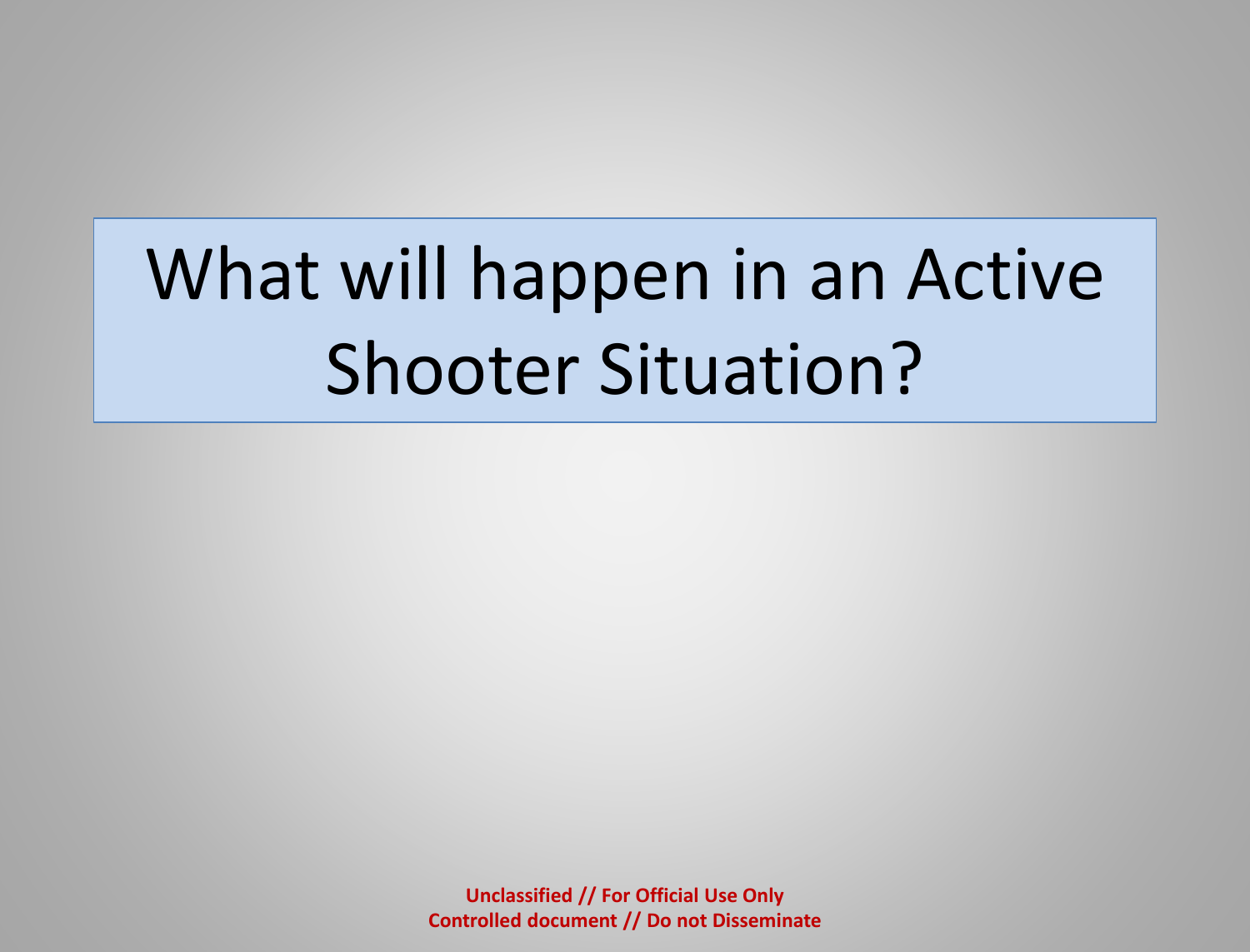## What to expect?

### **Initially**

- *Loud noises*
- *Gun shots / explosion*
- *People running and screaming*
- *Fear, Panic, confusion*
- *Injured persons*
- *Blood*
- *Dead bodies*

### **Follow -on**

• *Sirens*

- *Bullhorn/PA systems*
- *LEO in tactical gear with rifles*
- *LEO bypassing the injured*
- *Irrational behavior and symptoms of shock*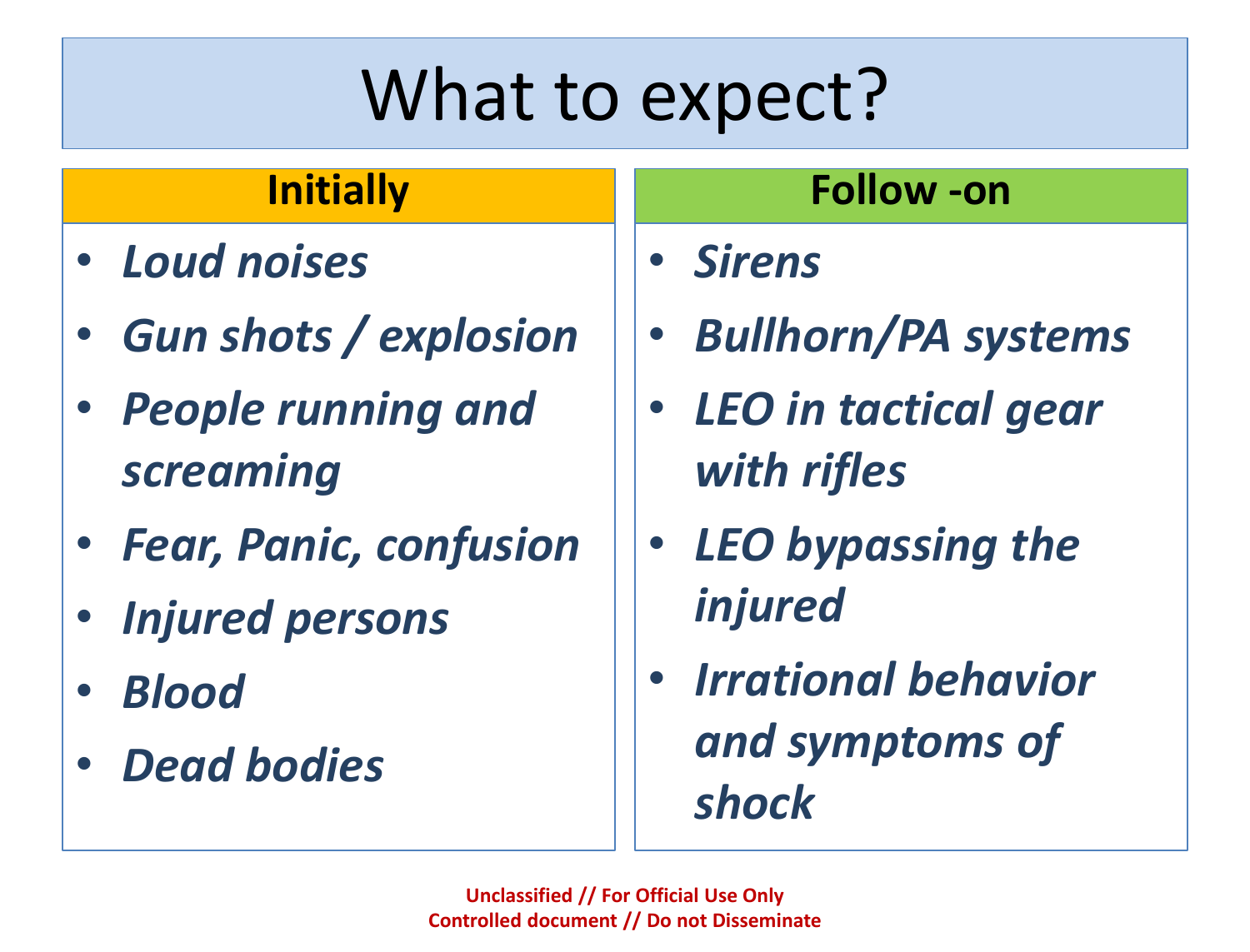## What to do?

- *Try to Remain Calm,*
- Seek cover and / or concealment,
- Assess the threat and your environment,
- Determine what you can do to survive:
	- **Evacuate**
	- **Shelter in Place**
	- **FIGHT**
- If you can, help others.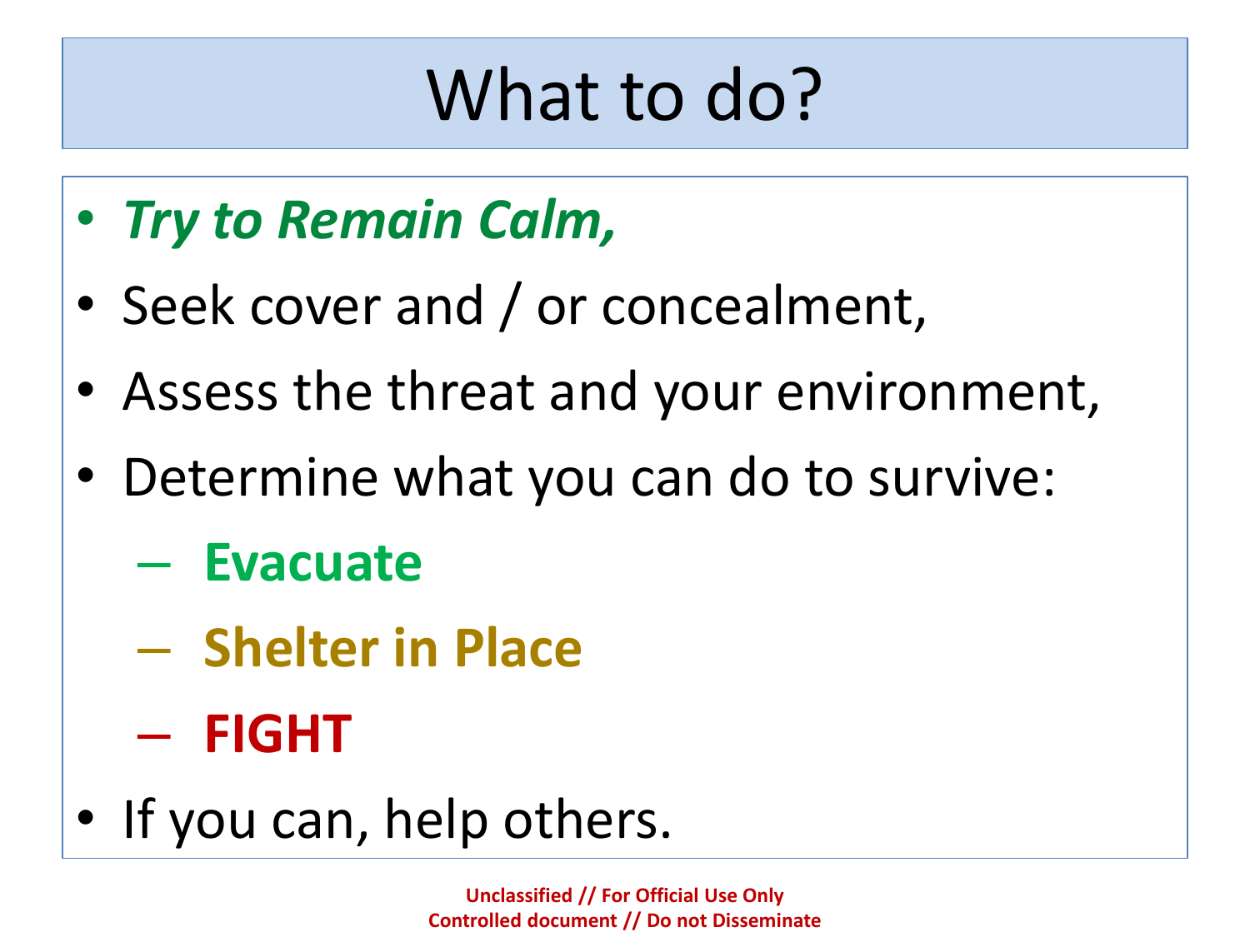## Evacuate (RUN)

- Leave everything behind (bags, etc.),
- Try to identify the threat location / direction,
- Move as fast as possible away from the threat. Go to the nearest exit,
- Use cover / concealment as you move,
- Go to evacuation site, *(Cover / Concealment)*
- Remember, everyone is a potential threat to Law Enforcement. Do not rush at Officers, keep hands visible at all times.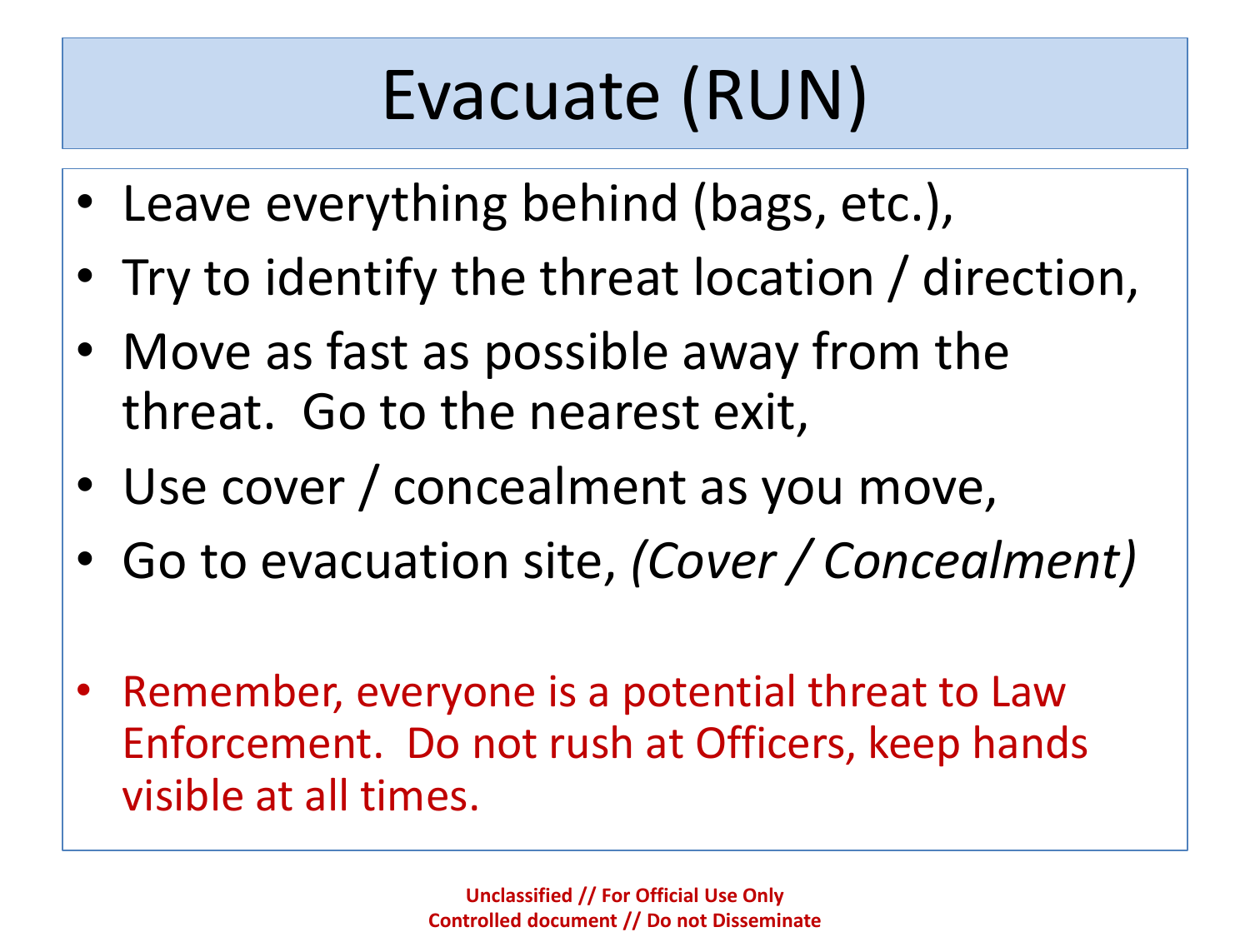## Sheltering in Place (HIDE)

- **Solidify entry point:**
	- Lock the door,
	- Barricade doors with additional items (desk, cabinets, door wedges, etc.).
- **Look for potential weapons:** Anything
- **Make the room appear vacant:**
	- Close blinds, cover windows,
	- Turn off lights and electronics,
	- Silence cellphones.
- **Shelter away from door/windows** *(out of view)*
- **Do not open door!** *Remain calm.*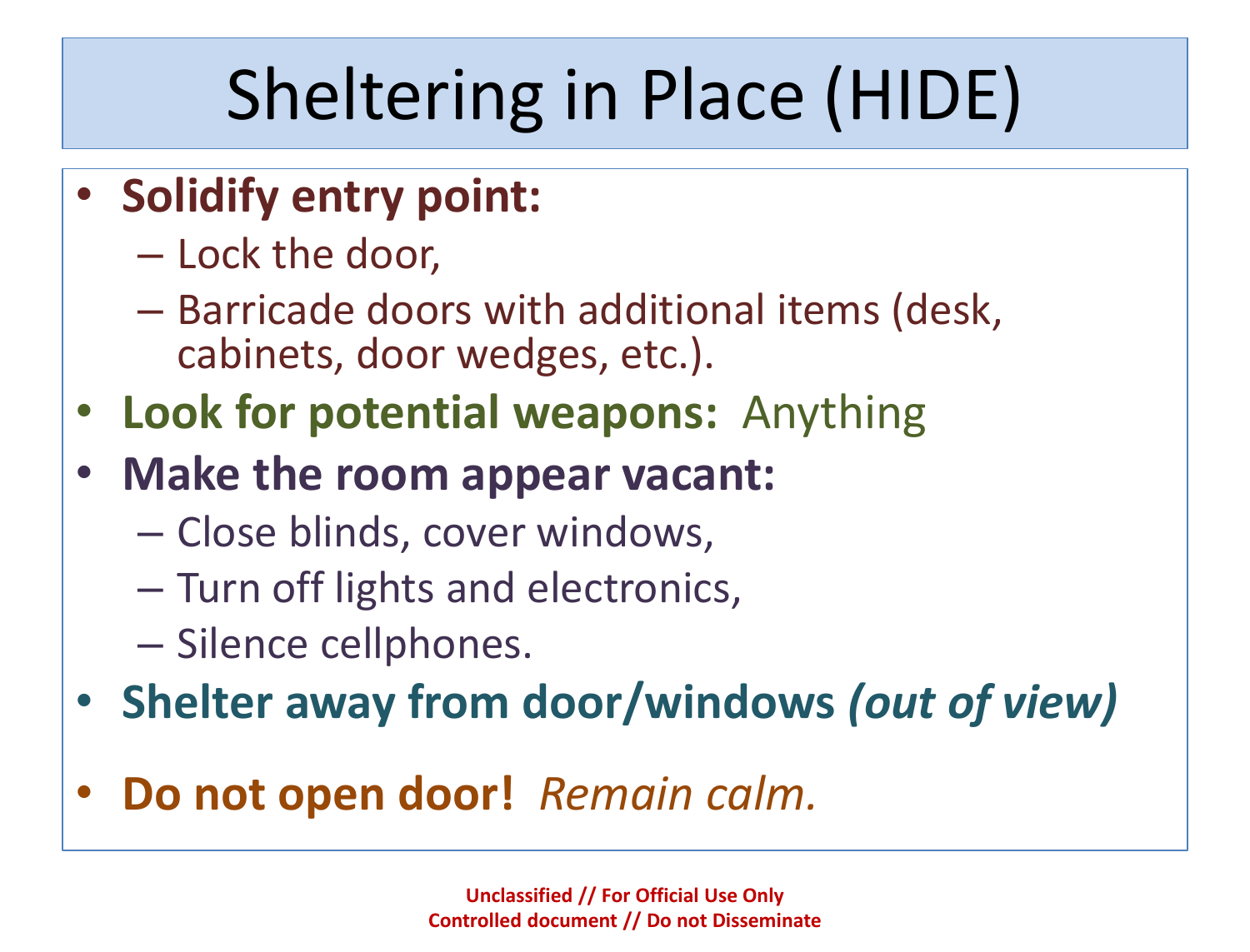## FIGHT

• If the threat is still actively attacking, and you have no other option for survival…..

### **ATTACK !**

- Work together to overwhelm the threat.
- Anything can be a weapon.
- Focus on the threats ability to:

– **SEE, BREATH, CONTROL THEIR WEAPON**.

• Be decisive and use violence of action to stop and / or subdue the threat.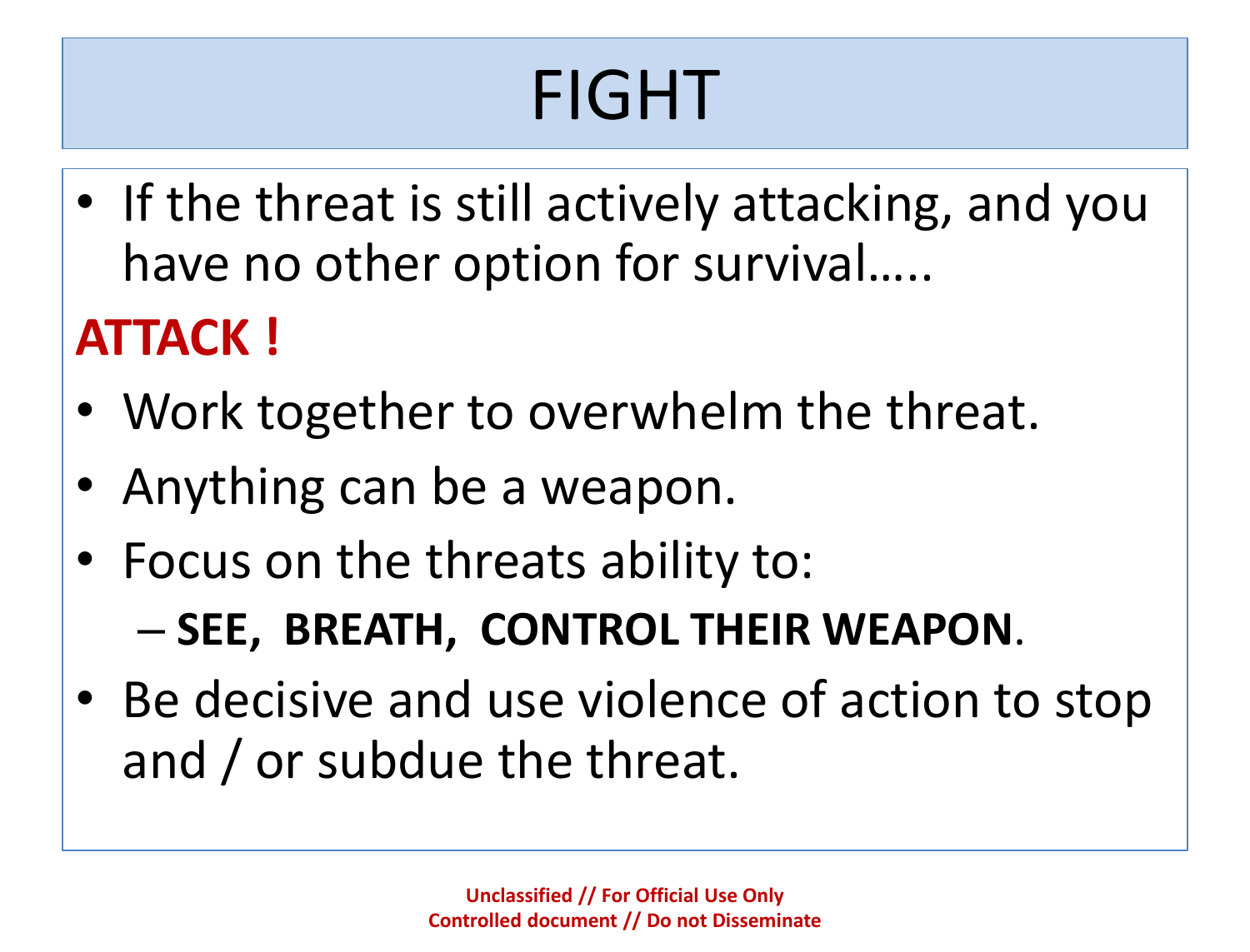## *If you are trapped with Suspect…*

- If the shooter is NOT actively killing;
	- Remain calm and comply with demands,
	- DO NOT do anything to provoke them,
	- DO NOT give the suspect any indication that police are nearby,
	- If possible, leave an open phone line to control or 911 and hide the phone,
- If the suspect begins to shoot, YOU NEED TO ACT; make a decision – FIGHT or FLEE.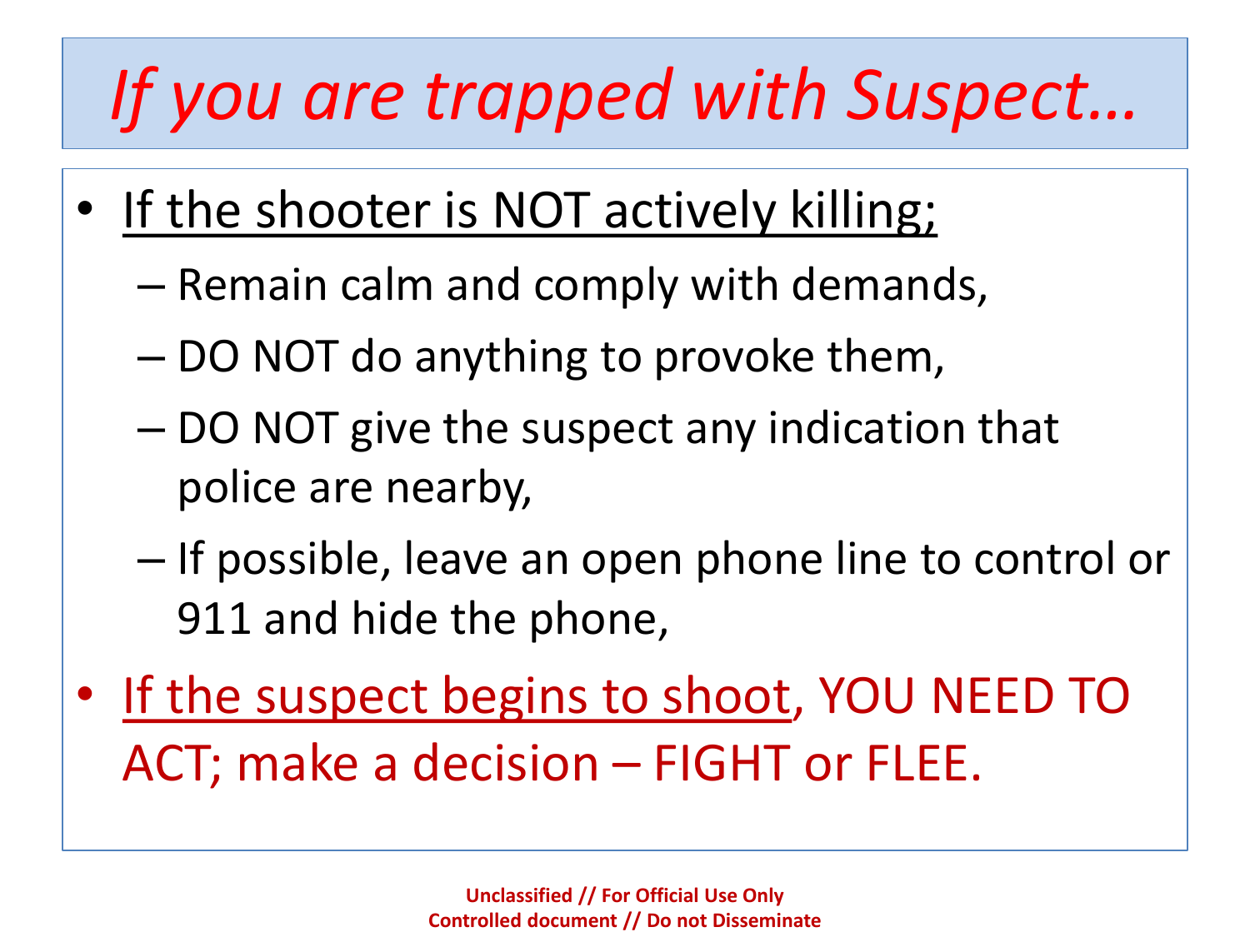### Reporting an Active Shooter

- **Calling 911**
	- Be patient, Stay on the line.
	- Be prepared to give critical information:
		- *Exact location,*
		- *Number of suspects,*
		- *Description of suspects,*
		- *Description of weapons,*
		- *What the suspects are doing,*
		- *Description of injured & injuries,*
		- *Any other information you feel pertinent.*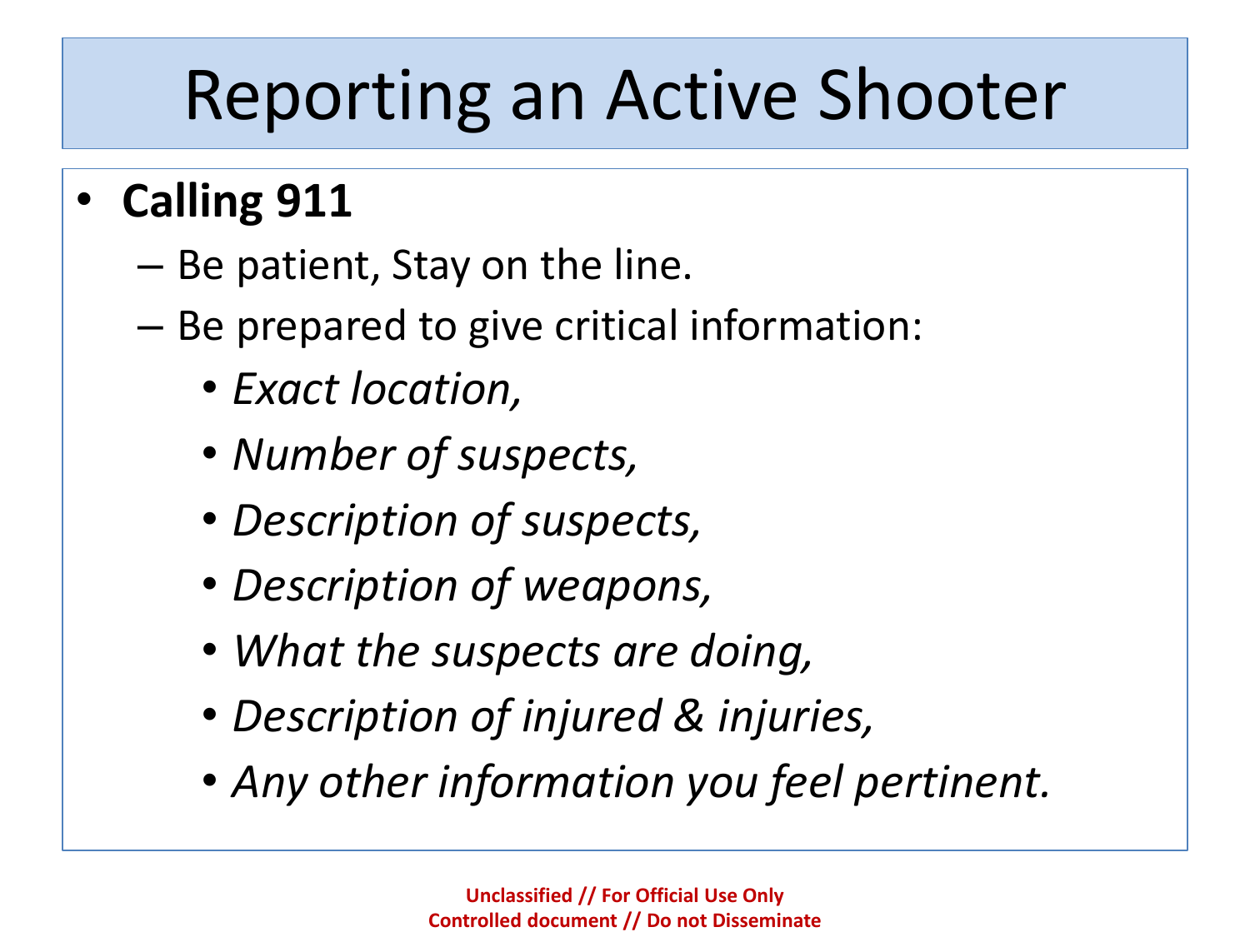### LEO Response

### *Every 28 seconds someone is either injured or killed in an active shooter situation…..*

- Responders will arrive in minutes, not seconds. Officers will likely arrive in waves.
- Officers will bypass civilians and injured to get to the shooter. Follow-on responders will deal with evacuations and injured.
- **Priorities of response:** Stop the threat, rescue hostages, secure the site, treat and evacuate civilians.
- **Priorities of life**: hostages, civilians, police, suspect(s).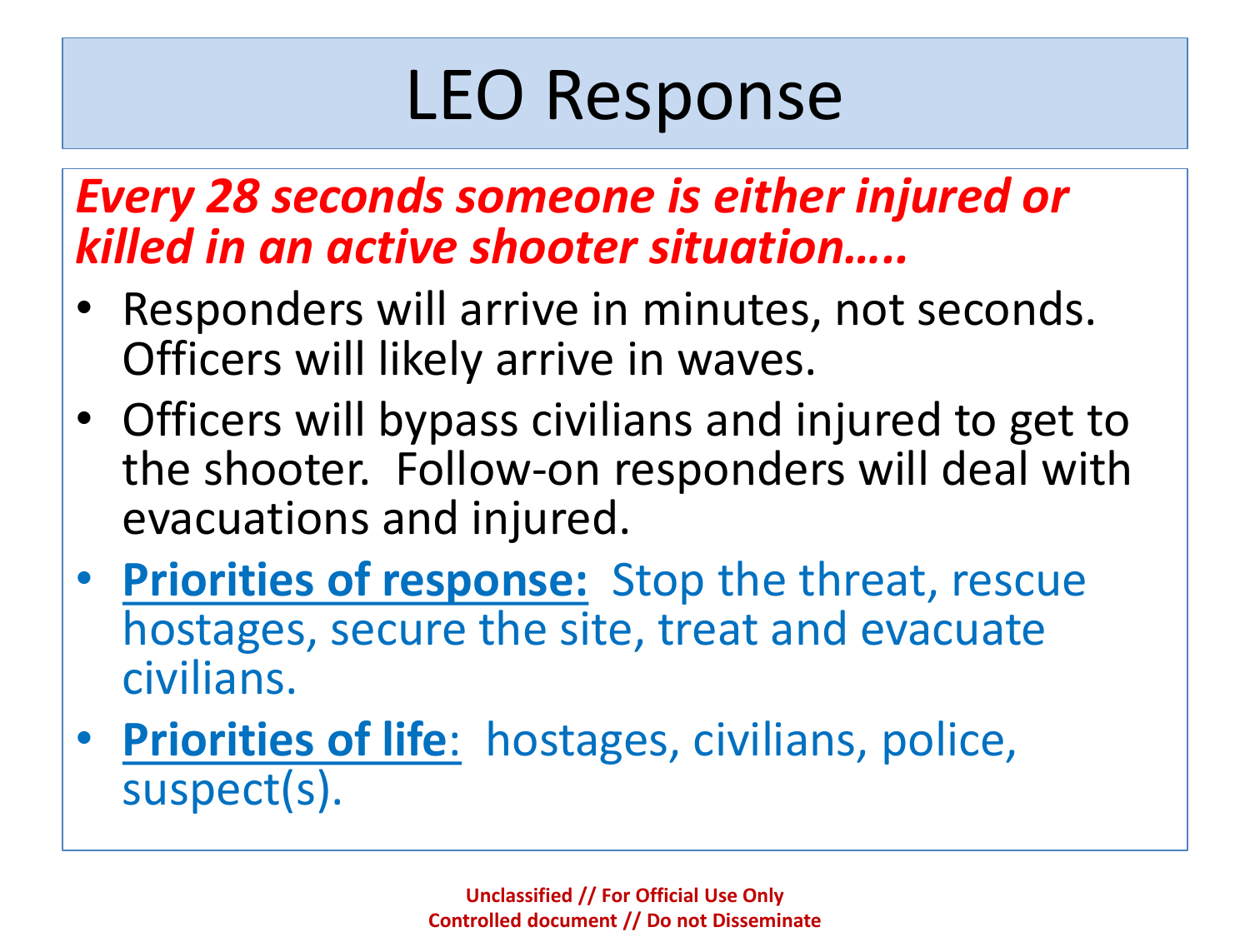## Encountering Police

- *Remain Calm.*
- To the Police everyone is a potential threat…..
	- Expect weapons to be pointed at you,
	- Keep hand visible,
	- Do not point at Officers,
	- Follow their directions.
- You may be searched.
- You may be handcuffed.
- Provide them with any pertinent information.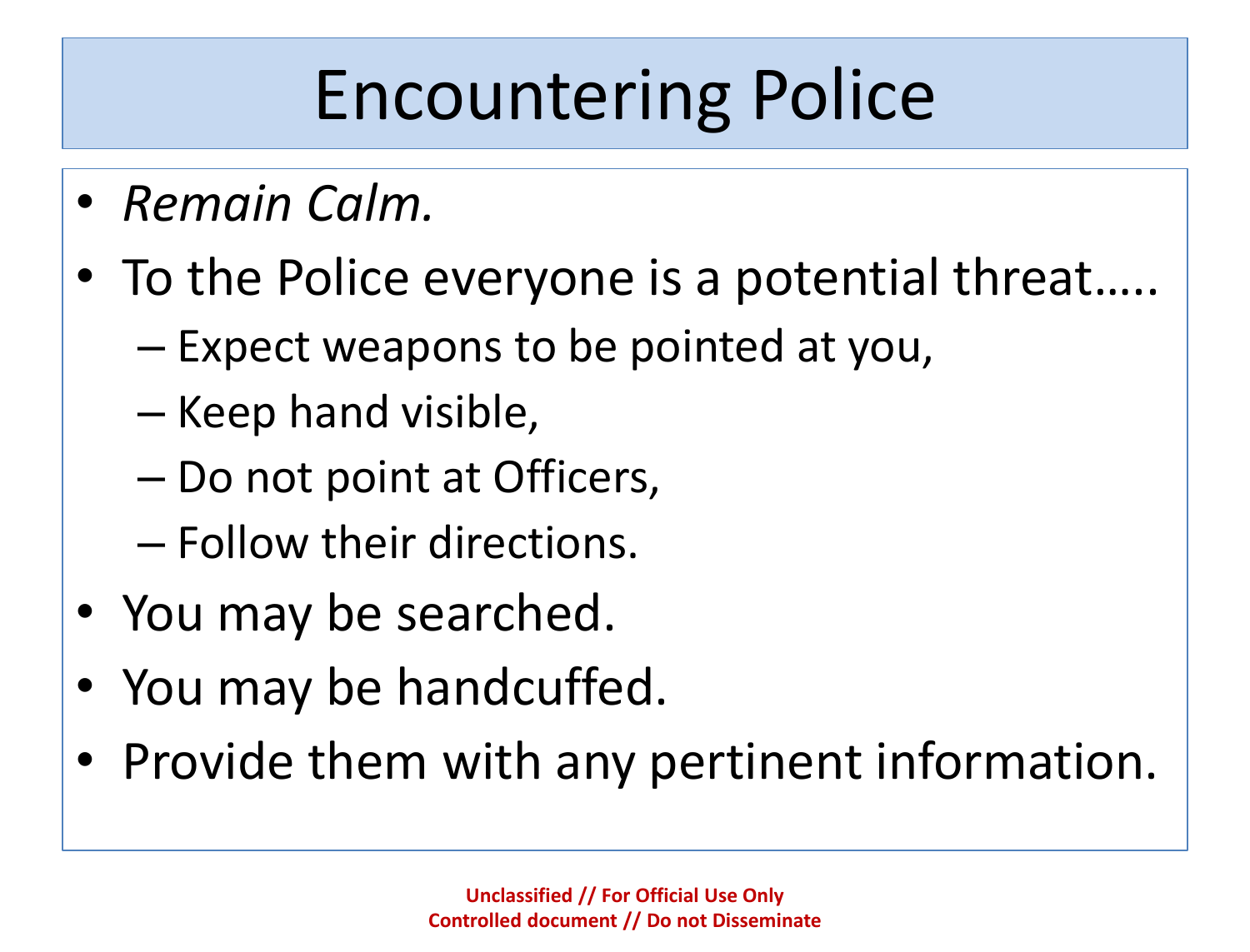### Post incident transition

- Even when the threat is neutralized, the incident response does not stop.
	- The facility and surrounding area will be cleared,
	- The facility will be treated as a crime scene,
	- Everyone will be interviewed and medically cleared,
	- Counseling will be offered.
- Your patience and compliance are necessary.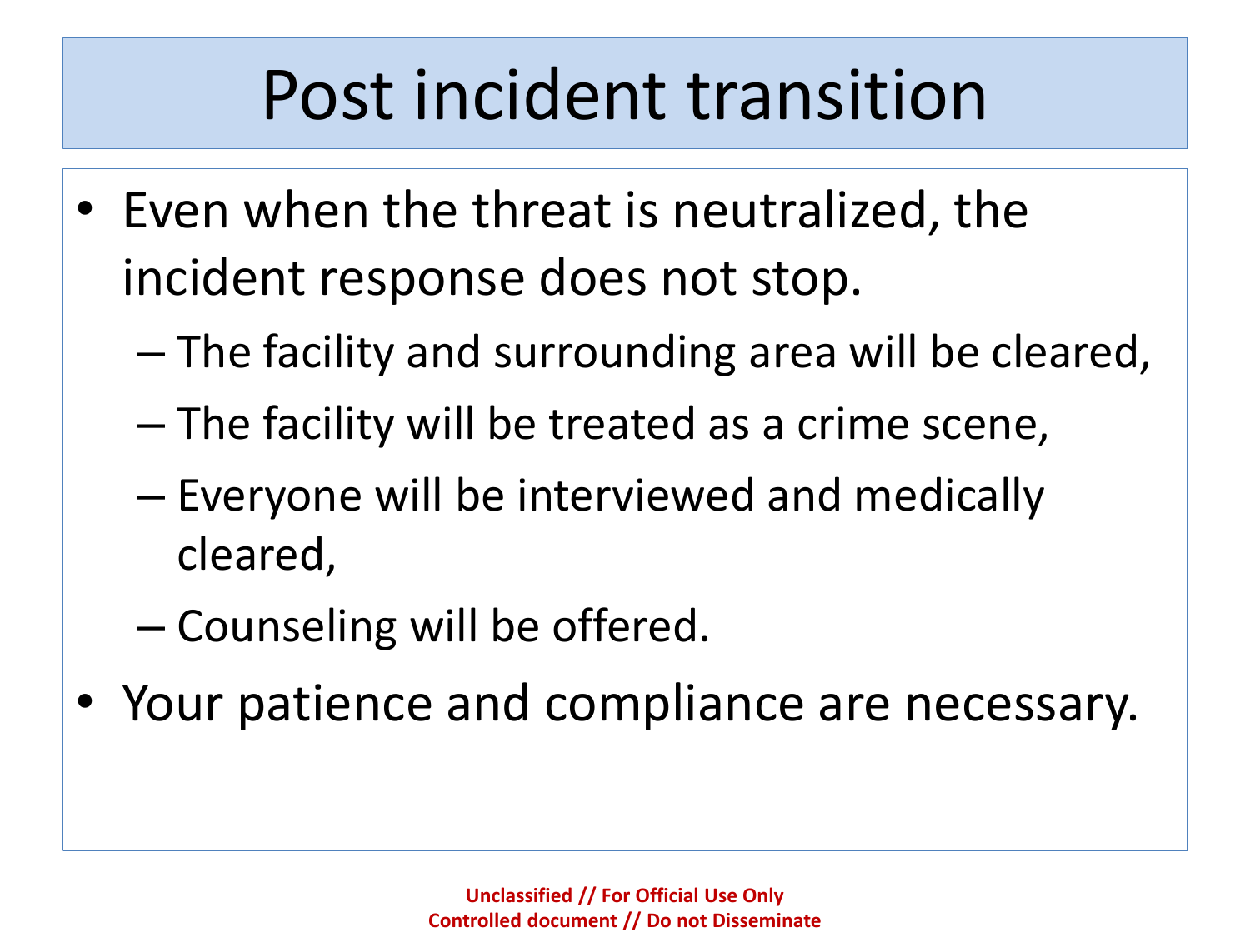### LA County Sheriff's Office training Video <http://www.activeshooter.lasd.org/>

### The following video contains graphic content of a violent nature.

Viewer discretion is advised.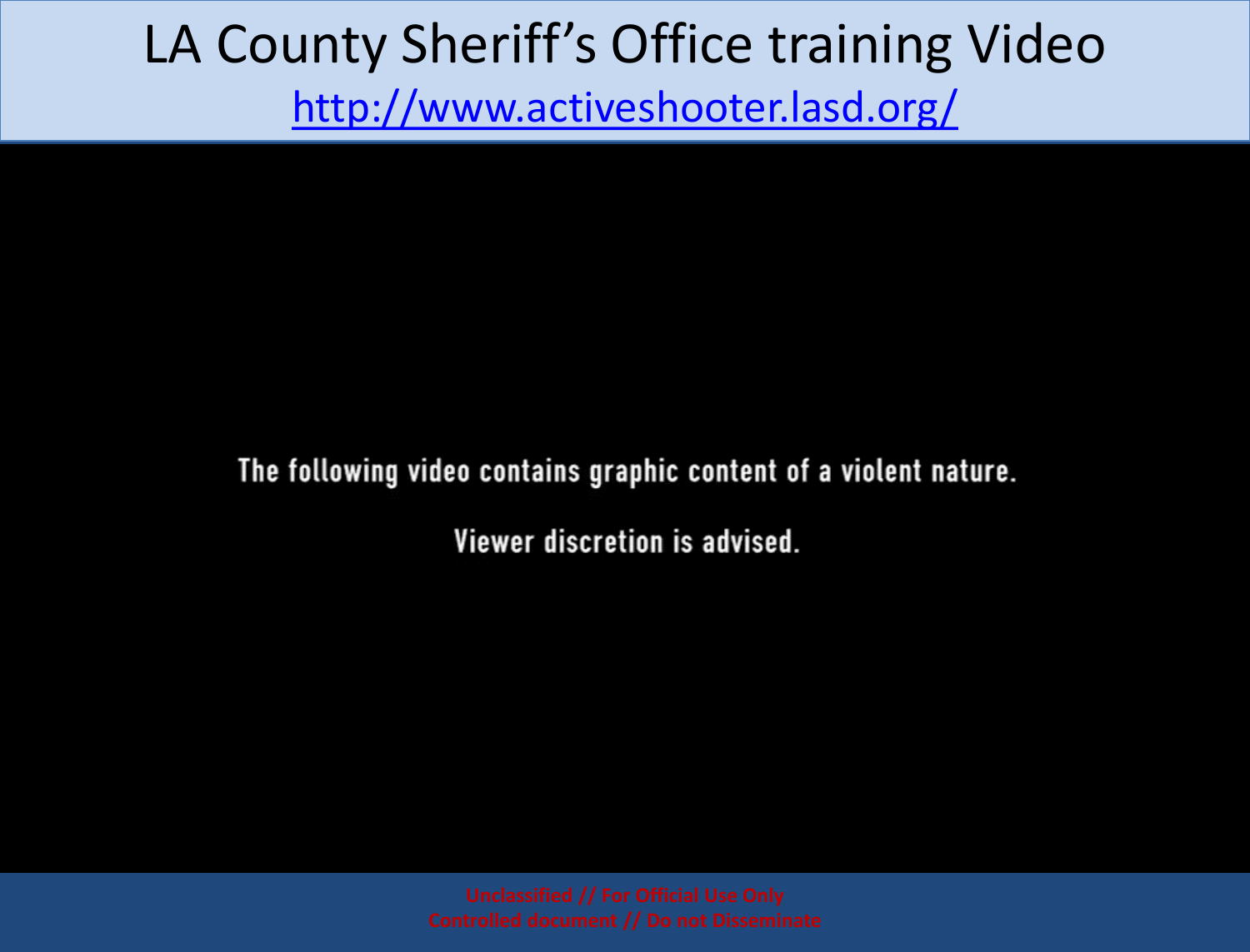### Questions

?